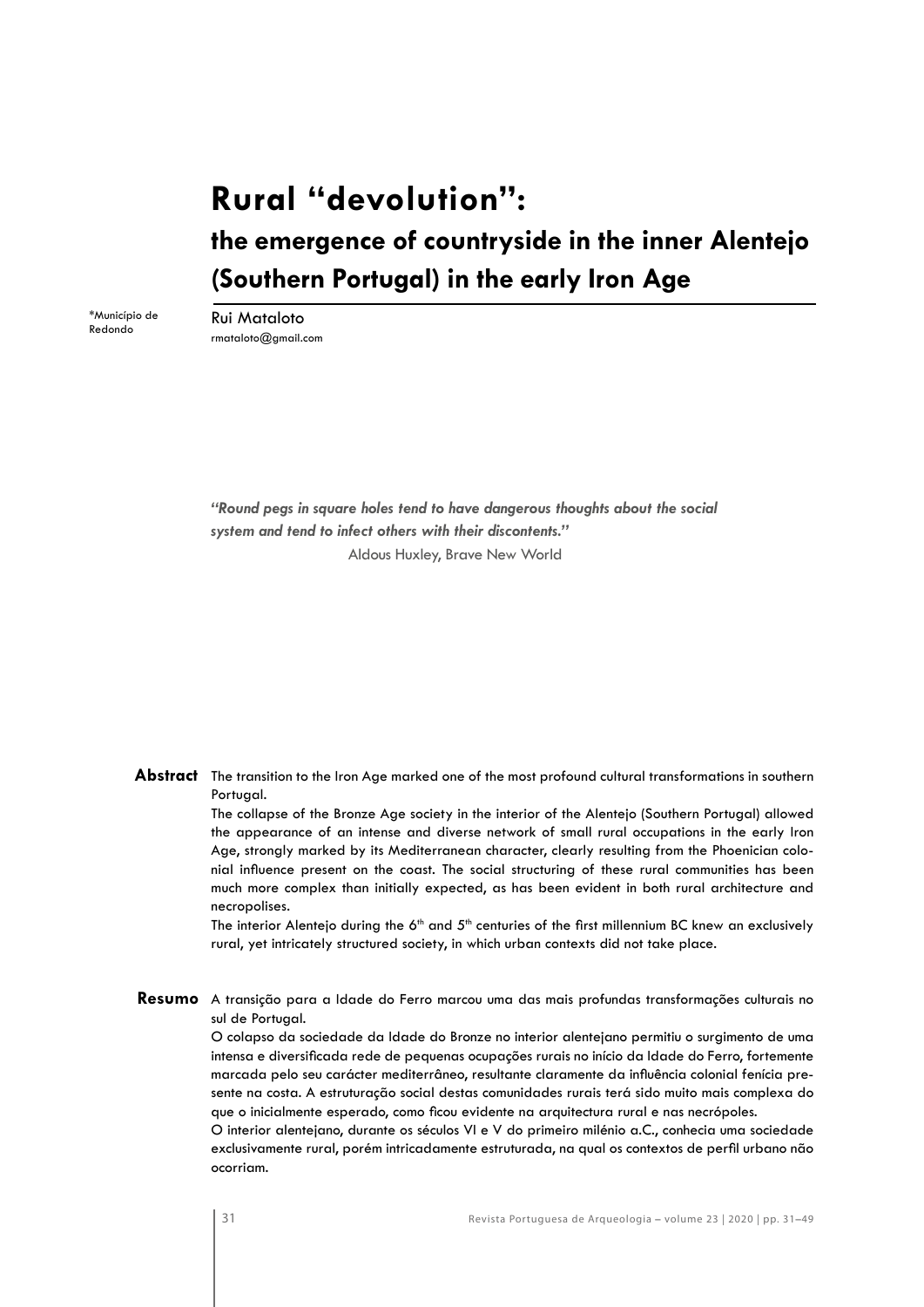## **1. Alentejo: the plains between the sea and the river**

The Alentejo is an immense territory that extends from the granite massifs north of the São Mamede mountains, from the quartzite crests of Nisa and the sands of Ponte de Sor, to the undulating hills of the Algarve, which separates it from the sea to the south.

The immense diversity it encompasses is often unified as an endless plain. However, this is an oversimplified image, that doesn't represent the multiple Alentejan landscapes marked by extensive natural pathways (Fig. 1).

The territory defined as the "inner Alentejo" corresponds generally to the Guadiana basin and to the headwaters of the main tributaries of the Tejo and Sado rivers in Portugal. Although it is noted for its wide diversity of landscapes and geology, it presents some unity, with vast open landscapes consisting of plains, small mountains, the Guadiana valley, as well as the pathways which intersect it.

The region of Alto Alentejo is topographically demarcated by the ridgeline between the three large hydrographic basins in the south of Portugal, reinforcing its characteristics as a great natural corridor between the descending upper course of the Guadiana river and the final course of the Tagus and Sado rivers. So, it's a vast natural corridor that links the Middle Guadiana basin to the sea.

The scarce ancient ecological data, based on limited pollen analysis, suggests that this territory had an important vegetation cover, dense Mediterranean forest and important riparian coverages, which rapidly declined during the first half of the first millennium BC (Hernández, 2005; 2008).

The Baixo Alentejo presents a natural landscape of complex and diverse topography, dominated by the fertile soils of the plain of Beja. The harbours of Alcácer and Mertola, within the estuaries of the Sado and Guadiana rivers, have always been important ports of extra-regional trade connecting this region with the Mediterranean (Fig. 1). To the south, the mountains of the Algarve establish a permeable border that nevertheless defines a separate geographic entity.



**2. The Lords of the Mountains: the beginning of the first millennium BC and the end of the Bronze Age** 

From the middle second millennium BC, complex settlement networks were structured around large sites that, organized both in independent and interdependent ways, coordinated large territories surrounding the main hilltops (Mataloto, 2012). The location of the largest settlements on prominent summits, where they could see and be seen, allowed them to assume a fundamental role in the management of passageways, being almost always located in relevant nodal points of natural paths. This strategic location allowed the rise of certain groups whose power rested on the control and management of the passage of goods and people, of both regional and extraregional origin, as has been proposed for other parts of the West Iberian Peninsula (Vilaça, 1998, p. 348), or Central Europe (Kristiansen, 2007; Kristiansen & Earle, 2015). This dynamic eventually led to the strengthening of regional and interregional synergies, stimulating the appearance of intergroup alliances that came to control circula-

Fig. 1 – Inner Alentejo (Alto e Baixo Alentejo) in southern Portugal. Main sites mentioned in text: 1- Torre de Palma; 2 – Tera; 3 – Herdade da Sapatoa; 4 – Espinhaço de Cão; 5 – Monte do Roncão 11; 6 – Pedrógão necropolises (Fareleira 2 and 3; Poço Novo 1). 7 – Vinha das Caliças.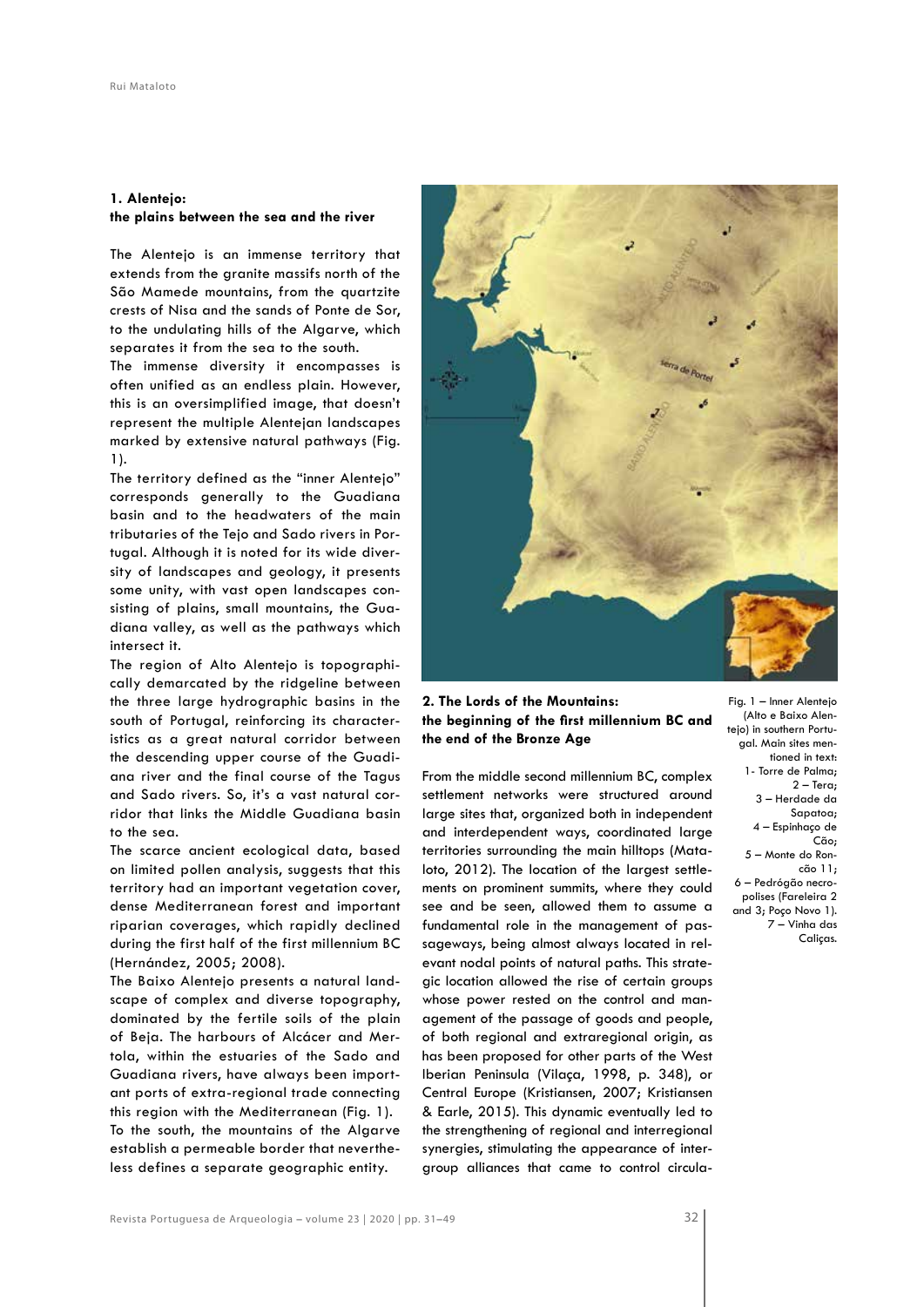tion flows. This strengthened community bonds between identity and territory and in turn gave rise to processes of territorialization and consolidation of the social elements involved in them (Vilaça, 1998; Pavón, 1998).

Given the pressure over resources, the settlement systems developed around the main Alentejan mountain ranges, such as the Serra d'Ossa, Portel or the hills of Monsaraz, could only have functioned within a framework of close collaboration and synergy between neighboring villages which helped dilute any latent conflict. These social structures may have been integrated into regional networks of cooperation united by identity and family ties. This would facilitate exchange and circulation, thereby strengthening some groups position within the local settlement system.

This proposal, which led us to consider the appearance of the "Lords of the Mountains" (Mataloto, 2012), is essentially based on a structured view of the settlement patterns and its society. However, we are certain that these social groups cannot be understood as strongly hierarchical, or with reduced social mobility, nor did they approach proto-state form. Thus, without denying the possible existence of such social differentiation, we assume that in the late Bronze Age, society was still largely based on family structures of kinship and operated on a level of household production, in which, however, certain structural changes began to emerge. In fact, there are more dynamic and complex perspectives on the social system relying on household production, moving away from the more linear readings in Sahlins' earlier proposals (Delgado 2001, p. 464).

The sociopolitical models that have been presented for the Bronze Age of central and northern Europe imply political, social and economic structures we think do not exist in our region during this period (Kristiansen & Earle, 2015). These sociopolitical models are usually described as a "decentralized archaic state", where, despite the difficulties of centralizing production systems, a clear social and territorial hierarchy exists. Moreover, these models propose that some individuals, living in central villages and detached from the productive structure, controlled groups of warriors, skilled craftsmen and the tribute from the peasants (Kristiansen, 1998, p. 48; 2007, p. 61; 2010, p. 169). However, we suggest that the absence

of archaeological evidence for the social organization of the settlements — large public buildings, housing structures, and any evidence of control of production, especially metallurgical or agricultural – and the lack of known specialized sites invites us to consider alternative social models, far from the rigid ones presented long ago by E. Service (1962) (Crumley, 1995, p. 3; Harding, 2000, p. 389). It's possible we are facing societies with chiefs, but not chiefdoms, where differentiation exists, but not a rigid social hierarchy (Vilaça, 1995, p. 418). In the inner Alentejo, we propose that Late Bronze Age settlement networks were essentially composed of independent settlements relying on household production, which could achieve a high degree of quality and productive specialization, as suggested by Ana Delgado (2001, p. 469). However, by positioning themselves at strategic nodal points of circulation, it is plausible that some of these settlements controlled the flow of people as well exotic and luxury materials. This would have allowed the arising of socially prominent individuals who obtained wealth from this context, as has been proposed for other regions in Western Iberia (Vilaça, 1995, p. 419) and Europe (Kristiansen, 2007, p. 71; Kristiansen & Earle, 2015, p. 239). Across Europe, the end of the Bronze Age is marked by the spread of important weapon assemblages, carried by males interpreted as warlords (Kristiansen, 1999, p. 181). The Alentejo seems to follow this trend if we consider the record of several swords and spearheads in the region. Molds in the Castro do Ratinhos (Berrocal & Silva, 2010, p. 311) and in Coroa do Frade (Arnaud, 1979, p. 69) suggest that some of these were produced locally. These also point to the emergence of a warrior class in this territory, which has been associated with the foundation of large hilltop settlements with surrounding walls. Interestingly, sometimes these walls are more ostentatious in nature than defensive, as is evident in the Castro dos Ratinhos (Berrocal & Silva, 2010) and in the Passo Alto (Soares & *alii*, 2012).

The need to gather large groups of people in strategic locations, like hilltop settlements, suggests that tension or conflict must have existed, which in turn played a relevant role in structuring and consolidating settlements networks in the late Bronze Age. This consolidation is likely to have fostered an increasing inter-community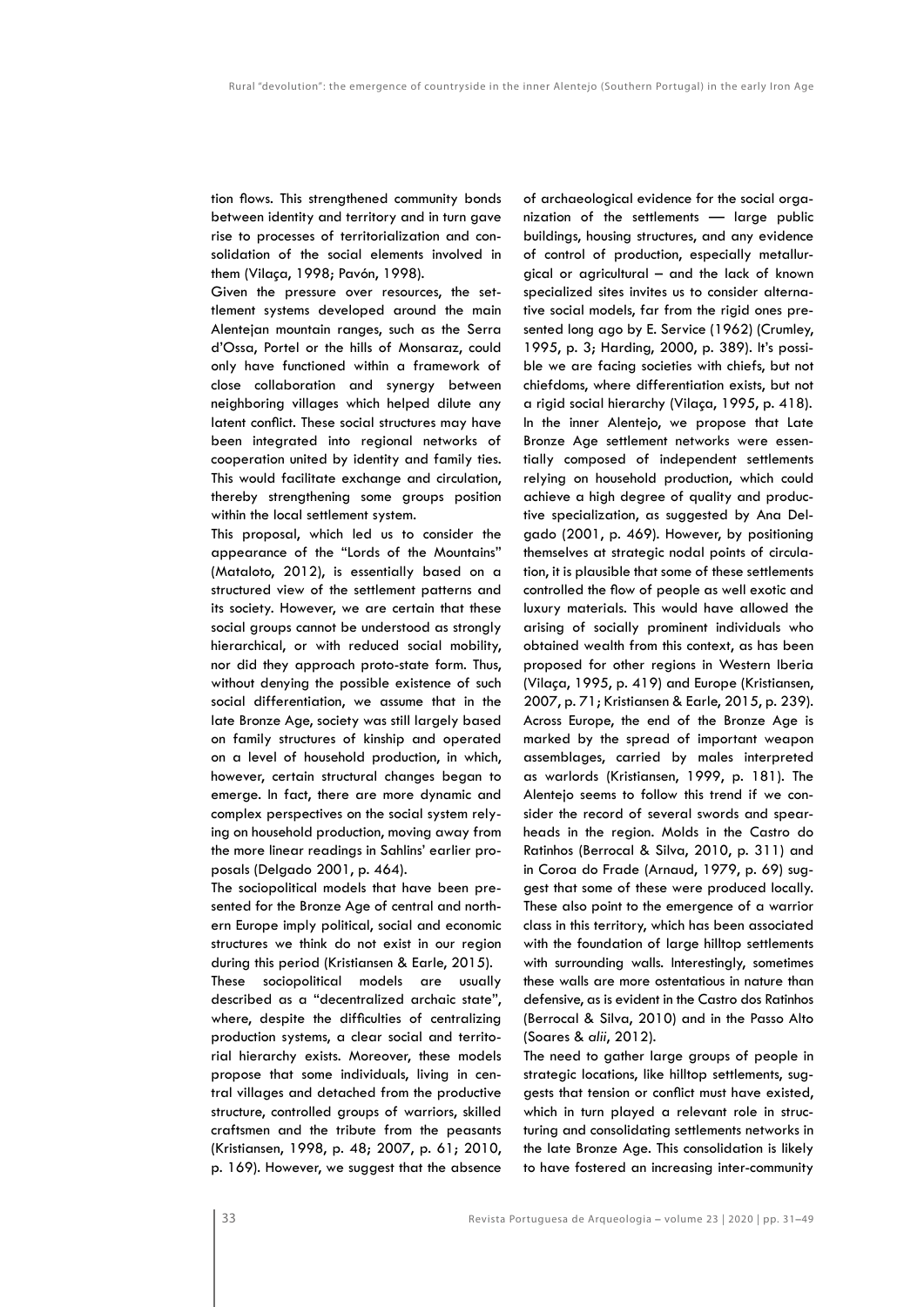

group sense, which explains the progressive territorialization by communities of both mountains and plains, which eventually resulted in greater coordination and control of the territory.

In this context, it is possible that certain families assumed particular functions: for example, coordinating group actions or integrating important transregional languages that fostered and reinforced group identity. From these families emerge the "Lords of the Mountains", decisive for the cohesion of their groups, assuming a strong identity position which integrated them into broad networks of communities, as

suggested earlier (Mataloto, 2012).

Group cohesion may have been consolidated in assemblies, held seasonally, which in turn mediated the transmission and distribution of power among the various lineages, centralized in the so-called patriarchs (Barceló, 1995, p. 585). These embodied the networks of family interaction and appear to have chosen a "primus inter pares", which despite recent criticism of the more traditional readings, may have resembled the Homeric Basileus (Crielaard, 2011). These men would have directed communication between different communities, and as a sign of intergroup settlements.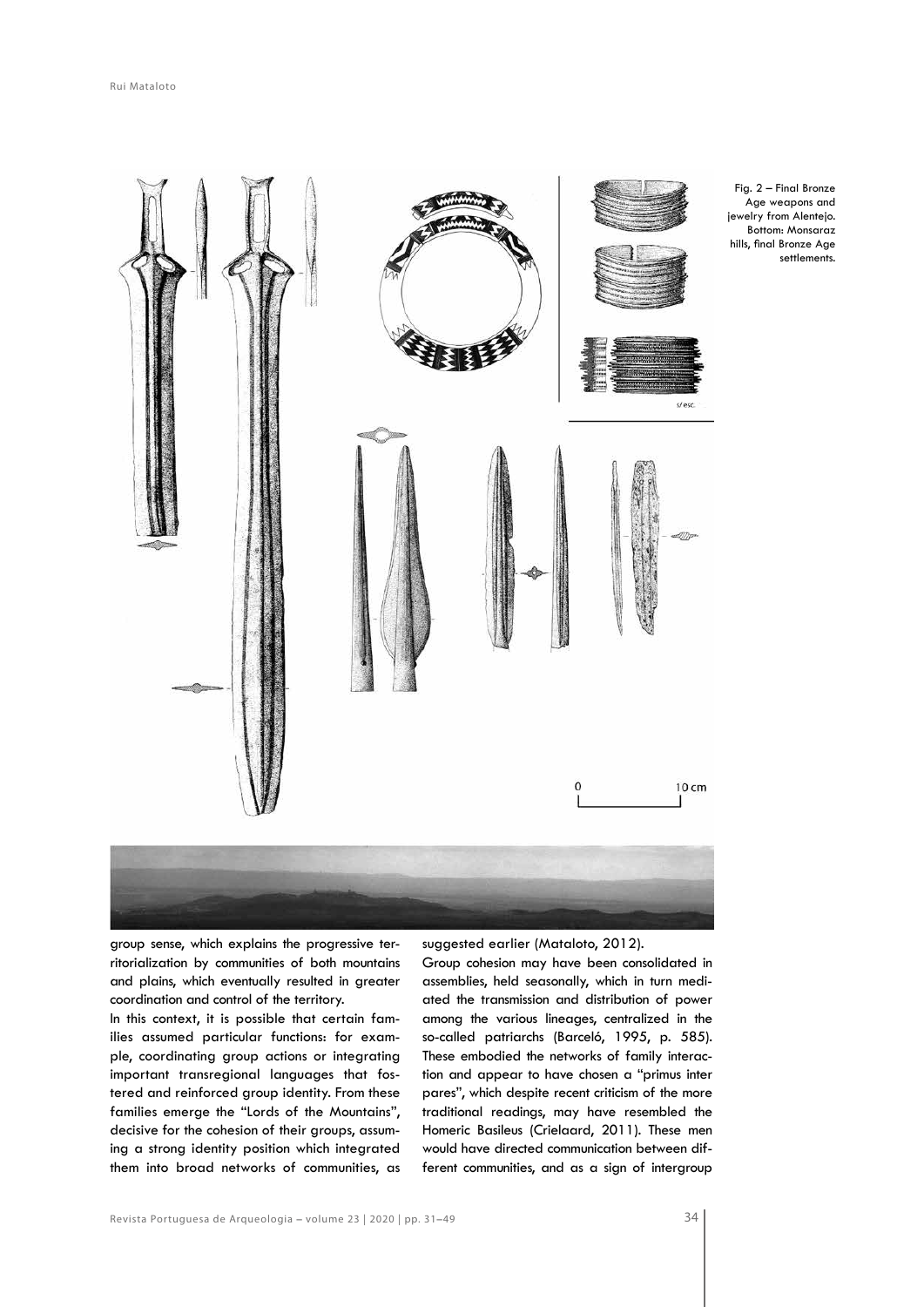reciprocity, displayed large weapons sets and women with impressive jewels as a strong sense of identity (Ruiz-Gálvez, 1988) (Fig. 2).

Yet, this type of social order is strongly dependent on trust and solidarity, necessitating continuous regulation and mediation of power to be effectively legitimate (Eisenstadt, 1988, p. 240). Once one of these assumptions is broken, the whole system is at risk of collapse, which is what we believe to have happened at the end of the first quarter of the 1st millennium BC. Thus, this social model disintegrated by the end of the  $8<sup>th</sup>$  century BC, which coincided with the first influxes generated by the Phoenician presence on the Atlantic coast.

Castro do Ratinhos, whose hilltop orthogonal buildings have a presumed sacred function, supported by gold buttons with filigree elements (Berrocal & Silva, 2010, p. 420), suggests that new colonial knowledge and products were integrated into an attempt to reinforce the old identities with new languages which were beginning to spread. Yet, as is evident in the abandonment of this site shortly after the first colonial contacts, we believe that these novelties were not enough to maintain the communities' cohesion. In turn, this led to group disintegration and the restructuring of settlement networks. The internal tensions generated by the social model at the end of the Bronze Age should then be the basis for their disaggregation at the beginning of the Iron Age.

Indeed, the imbalances and demands brought by the complexification of the social system at the end of the Bronze Age may have been stopped by the political, economic and technical constraints that the new forms of social structuring would require. The transition to a state or to a proto-state political form with sufficient aggregating capacity to hold together territories not already on an elective and redistributive basis but hierarchical, pyramidal, and coercive may have proved overly difficult to achieve.

Thus, we believe that this impossibility, which prevented the "progression" to new forms of aggregation and coexistence eventually lead to the disintegration of the extensive settlement systems that were established during the end of the Bronze Age. J. Tainter's "Collapse Theory" (1988, p. 121) is particularly clear regarding the difficulty of maintaining a certain level of complexity without it being accompanied by new productive, political and technical forms capable of withstanding the constant transformation, eventually leading to systematic collapse.

There is evidence for an important interior-coastal migratory flow which may have resulted in or generated the collapse of the Bronze Age society in the inner Alentejo. The arrival of Mediterranean communities to Huelva and Cadiz between the end of the  $10<sup>th</sup>$  century and the first half of the  $9<sup>th</sup>$ century BC, already with a remarkable complexity (Gener & *alii*, 2014), the installation of a Phoenician colony at the river mouth of the Guadiana during the 8<sup>th</sup> century BC (García & *alii*, 2014), and the emergence of a whole new settlement network at the mouths of the Tagus and Sado rivers, from the mid- $8<sup>th</sup>$  BC onwards (Arruda, 2005) most certainly attracted the population of the Alentejo promoting this migratory flow.

# **3. A "Brave New World": the beginning of the Iron Age and the emergence of a rural society**

After the collapse of societies with some degree of complexity, new social systems based on restricted family structures seem to emerge, giving rise to smaller, more isonomic groups strongly linked by blood ties (Demoule, 1999, p. 130). This is what seems to have happened in the Alentejo at the transition between late Bronze Age and early Iron Age (Mataloto, 2012; 2013).

The theory of social collapse (Tainter, 1988; Yoffee & Cowgill, 1988; Schwartz & Nichols, 2006) and more recently the theory of "involution" or "devolution" (Hansen, 2012; Aranda, 2015) which integrates moments of "regression" in social complexity when a society returns to more basic forms of interaction — usually of a restricted family nature — has gained greater acceptance in recent research.

After the collapse of Mycenaean society around 1200 BC, such processes seem to have occurred (Morris, 2006, p. 74), emphasizing that a change in Mediterranean urban societies is neither linear nor univocal, in terms of a supposed increase of social complexity. However, as Yoffee (2006, p. 223) stresses, the return to more elementary forms of social structuring should not always be understood as an "involution", derived from the failure of socially more complex forms.

In fact, the collapse of societies tending towards centralization of power may result in processes of "regeneration" with great dynamism, diversity and wealth (Sims, 2006). This process is based on simpler forms of social organization: the household. In the last decade, the "House" within so-called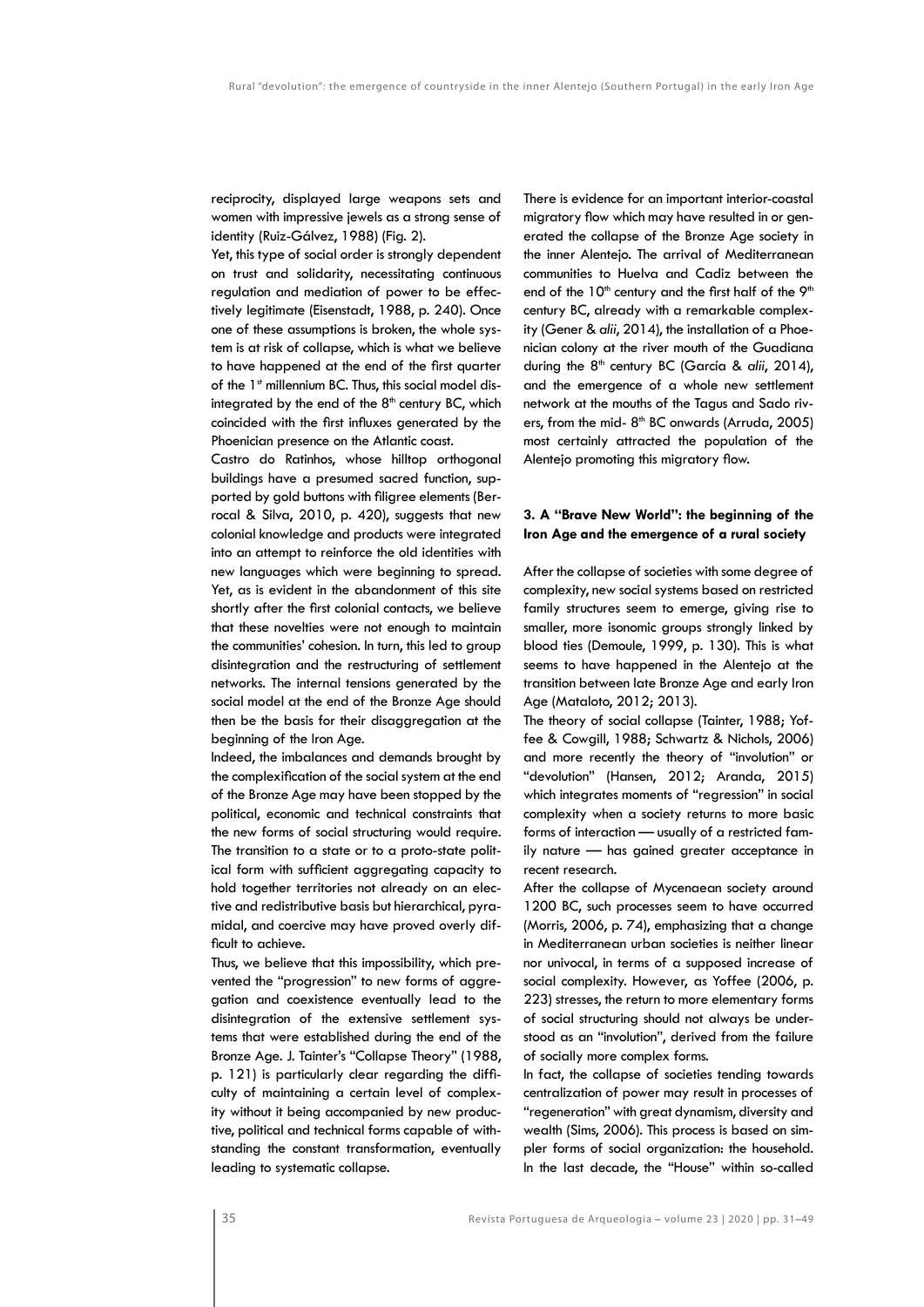"House Societies" (González, 2006; González & Ruiz-Gálvez, 2016) has been a useful model for explaining some stages of social complexity based on family.

We believe that was precisely the process of "devolution" and "regeneration" that took place between the  $7<sup>th</sup>$  and  $6<sup>th</sup>$  centuries BC in the inner Alentejo, stimulated by a profound cultural transformation derived from contact with the populations of the Atlantic coast. There, the settlement of foreign populations, both from within the Iberian Peninsula and from outside, had generated a significant transformation of local economic, social and cultural frameworks.

In the interior of the Alentejo there was an intense and systematic process of settlement ruralization from the end of the  $7<sup>th</sup>$  century BC onwards. This phenomenon has been particularly well documented throughout the central Alentejo over the last few decades (Mataloto, 2004; 2009; Calado & *alii*, 2007; Marques & *alii*, 2013), improving our comprehension of the Alentejo's rural occupation, that the pioneering studies of the 1970s and 1980s had already documented in the region of Ourique / Castro Verde, further south (Beirão, 1986; Maia, 1988).

Although the large hilltop settlements of the final Bronze Age suffered a process of widespread abandonment between the end of the  $8<sup>th</sup>$  century BC and the  $7<sup>th</sup>$  century BC (Mataloto, 2012; 2013), the intense rural occupation of the Alentejo began only a century later, essentially from the beginning of  $6<sup>th</sup>$  century BC onwards, generating a "void" difficult to interpret.

While it is unlikely that the region was completely abandoned, it is possible that a considerable part of the population moved to the coast, which in that time period witnessed unparalleled settlement change and growth of human occupation (Arruda, 1999–2000). Although the systematic dissolution of continuity documented in Bronze Age sites and the usual *ex nihilo* foundation of small Iron Age rural occupations seem to support this hypothesis, further research is still needed.

Until now, more than thirty small rural sites have been excavated throughout the Alentejo (Beirão, 1986; Maia & Maia, 1996; Mataloto, 2004; Calado & *alii*, 2007). Only at Neves II (Castro Verde) can the direct overlap of a small Final Bronze Age site by an Iron Age rural occupation  $(6<sup>th</sup>/5<sup>th</sup>$  century BC) be attested, although there was a significant time gap in between them (Maia, 1988, p. 30). The most recent data, from sites like Monte Bolor 3 (Beja) indicates that despite the presence of some ceramics similar to those of the final Bronze Age, the site began only in early Iron Age, having no continuity from a previous occupation (Antunes & *alii*, 2016, p. 162).

Throughout the  $6<sup>th</sup>$  century BC, a dense network of small rural settlements developed in the Alentejo, when a real "hunger for land" seems to occur. This process would ultimately determine the exploitation of all available land, including less productive agricultural areas, in an act unprecedented in this part of the Iberian Peninsula. Consequently, the beginning of the Iron Age can be characterized by a significant movement of re-foundation of occupation in the Alentejo. This created a whole new natural and cultural landscape which was profoundly rural in nature.

The process of "ruralization" created a new social structure in the Alentejo where the restricted family unit was reinforced. This profound social reorganization was marked by an initial moment of relative isonomy, which became rapidly and increasingly more complex in the following centuries.

This new social model seems to be based on the exploitation of rural territory by small households, independent from the control of any big settlements or villages, which are not known at the time in this region of the Iberian Peninsula.

Occupation and agricultural exploitation must consequently have been based on the establishment of a differentiated and coordinated network of rural sites, composed of productive-housing units, which varied from the few tens to more than a thousand square meters (Calado & Mataloto, 2008, Mataloto, 2004; 2007; 2008). We can assume that by the middle of the 1st millennium BC a few great landlords (Mataloto & *alii*, 2008, p. 297; Rodríguez, 2009) coexisted with a huge mass of peasants, as has been demonstrated in other parts of Iberian Peninsula. On the other hand, it is likely that in unattractive and unproductive territories, distant from the best agricultural lands, small communities could live relatively independently, as seems to be the case of the Herdade da Sapatoa community (Mataloto, 2007). For this reason, the countryside must have been a space of great diversity that cannot easily accommodate rigid and inflexible sociopolitical models. This perspective has been developed in recent years for Iron Age settlements in central and northern Europe, where the hierarchical and rigid mod-

els which have dominated interpretations of Mediterranean societies have no support (Thurston,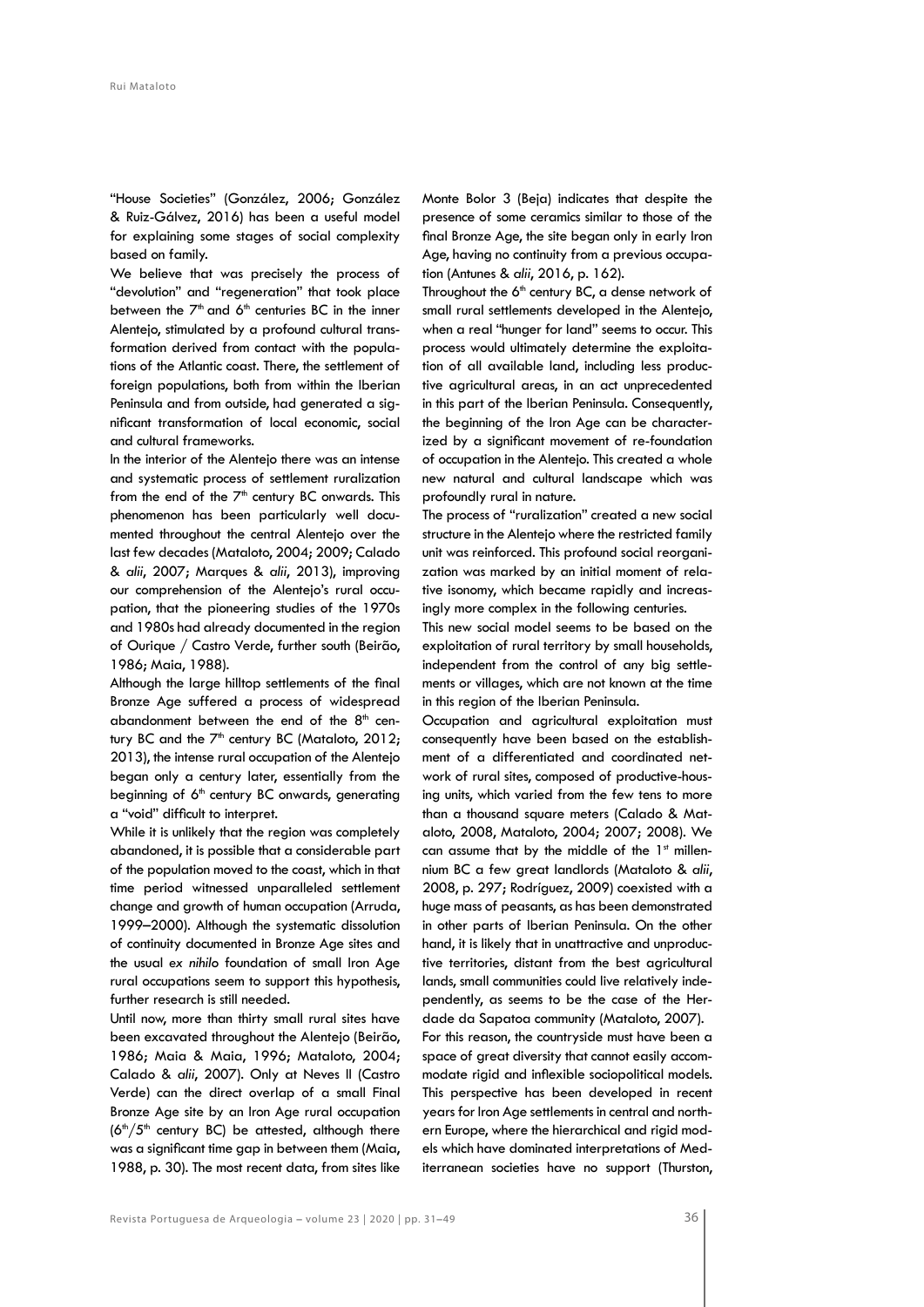

Fig. 3 – Plan of Herdade da Sapatoa 3 (Redondo) Herdade da Sapatoa 3 storage room.

2010). This approach is crucial, in our sense, for the understanding of rural settlement organization recognized in the Alentejo. The heterarchical model, or even the "cellular model" proposed for the territory of Extremadura (Rodríguez, 2009, p. 177), can coexist with a hierarchical organization of the society (Crumley, 1995). The "House Societies" (González, 2006) social model may also help us to understand the internal structure of rural occupation around big farmhouses like Espinhaço de Cão or Malhada das Taliscas (Calado & Mataloto, 2008).

Some of the bigger and more complex rural settlements may have controlled small territories, fostering both the atomization of power and their concentration into small units. Thus, in the early Iron Age, the society would not have known large differences in organization, despite the architectural variances visible in the farmhouses and in the diverse grave goods collected in several necropolises (Mataloto 2010–2011; Jiménez, ed., 2017; Figueiredo & Mataloto, 2017).

The rural architectural evidence from the  $6<sup>th</sup>$ and  $5<sup>th</sup>$  centuries BC suggests that social and economic conditions of these populations in the Alentejo were diverse, but also that social complexity increased until the middle of the  $1<sup>st</sup>$  millennium  $BC$ .

A new spatial organization of architecture and new construction methods were introduced into the Southern Portuguese countryside through interaction with Phoenician colonized areas in the early Iron Age, and rapidly spread through Alentejan territory, contributing to the transformation and segmentation of the rural societies. At the same time, the acquisition of new techniques and approaches could be an important indicator of the movement of people from the Atlantic coast into inner the Alentejo at the beginning of the 6<sup>th</sup> century BC, when rural occupation of the region was in early stages of intensification in a wholly new way.

Rural sites, such as Miguens 10 or Espinhaço de Cão (Calado & *alii*, 2007) present characteristics in their foundational levels that are consolidated at a later date. The orthogonal plan and the rammed earth/adobe construction technique spread immediately, accompanying the dispersion of wheel-made pottery, which seems to take longer to be fully integrated in the region.

In sites of bigger dimensions and greater complexity, like Espinhaço de Cão (Mataloto, 2009) or Monte do Roncão 11 (Marques & *alii*, 2013), it is possible to register progressive spatial segmentation already in the early Iron Age (Figs. 1 and 4). However in smaller rural sites with less complex architecture, such as those detected in the Herdade da Sapatoa (Mataloto, 2004) (Fig. 3), although there is some division of the inhabited space, most of the rooms were multifunctional, following an ancient tradition. Yet this does not avoid the identification of segregated spaces, such as storage areas. Moreover, inner courtyards, intrinsic to the Mediterranean urban tradition (Fig. 3), have been easily integrated even in these small rural sites.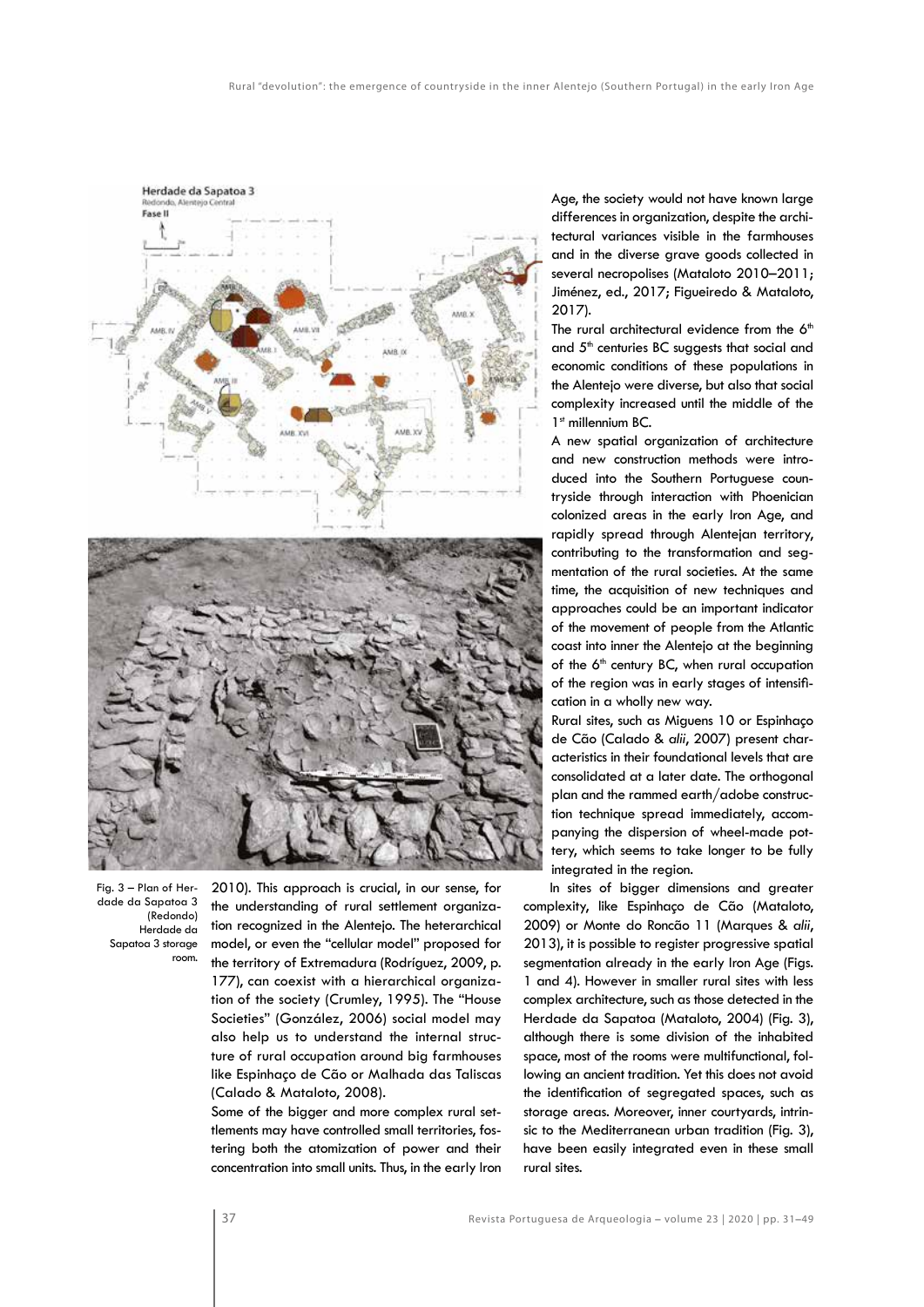

Fig. 4 – Plans of Alentejo rural settlements: A – Espinhaço de Cão; B – Malhada das Taliscas; C – Monte do Roncão 11; D – Espinhaço 9; E – Herdade da Sapatoa; F – Casa da Moinhola; G – Herdade da Sapatoa 1.

The architectural space thus seems to be first segmented from an economic point of view, with the segregation of production and storage areas like the circular structures documented in Herdade da

Sapatoa (Mataloto, 2004, p. 52) and Monte do Roncão 11 (Marques & *alii*, 2013, p. 45) or like the large storage building of the Malhada of Taliscas 4 (Calado & *alii,* 2007) (Figs. 1 and 4).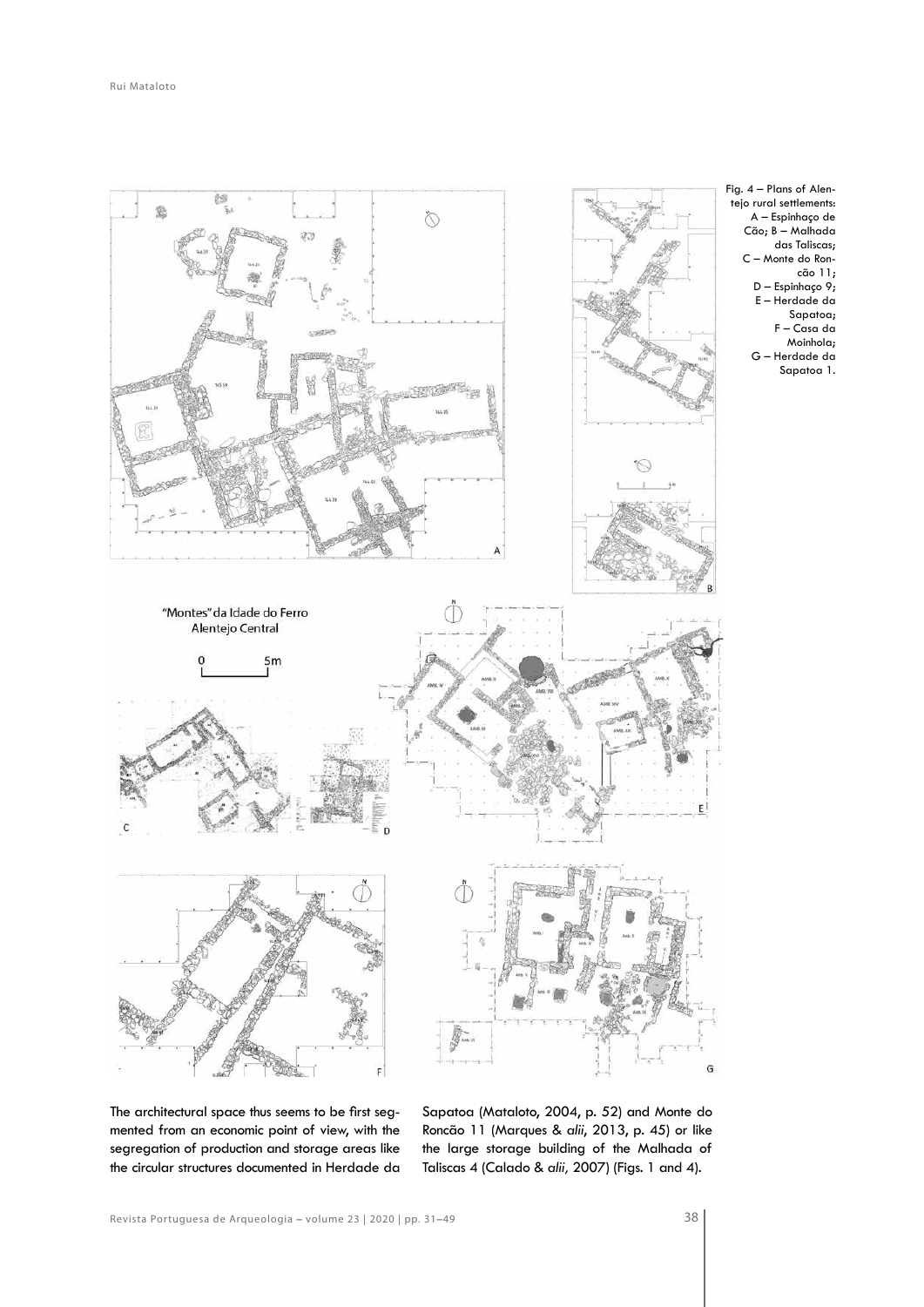New agricultural crops, such as olive and vine, were introduced by the Phoenician colonies, as is evident in the surroundings of Huelva (Vera & Echevarría, 2013). These crops would certainly allow new possibilities for cultivation in rural communities of the Alentejo. The presence of regional amphorae, probably for wine, and *Vitis* pollen in sites such as Herdade da Sapatoa, suggests that wine was produced in the Alentejo already in the early Iron Age.

Religious structures seem to follow a relatively early segregation process. Cult areas appear early at sites like Espinhaço de Cão (Mataloto, 2009, p. 286) or Corvo I (Maia, 1988). These seem to have led to other forms of segmentation and segregation. For example, the closure and privatization of the central courtyard in front of the possible sanctuary of Espinhaço de Cão (Mataloto, 2009, p. 286) suggests increased focus on accessibility (Fig. 4). Similar processes are documented at sites like Cancho Roano or La Mata (Jiménez, 2005). Their presence represents not only the segmentation of space but also the first appearance of rooms dedicated to religious acts that seem to follow equally new rituals in a rural area of increasing complexity, indicating an evident need for legitimation (Jiménez, 2009, p. 76).

Nevertheless, data from smaller sites such as Herdade da Sapatoa 1 and 3 suggests that the household remains relatively multifunctional, with imperceptible differentiations in gender or age.

Following the great expansion of rural occupation in the early Iron Age, the Mediterranean tradition of organizing the household seems to remain in the Alentejan countryside until the end of the  $5<sup>th</sup>$  century BC. However, in the second half of the millennium, there appears to be a strong decline in rural settlements, which coincides with a profound change in architectural models that rely on less complex construction techniques as well as the more frequent use of perishable materials.

In the  $6<sup>th</sup>$  and  $5<sup>th</sup>$  centuries BC, rural space in the interior of southern Portugal experienced unique social dynamics. This densely occupied, diverse and complex landscape was much more than a rural world made up of mere peasants.

# **4. Ashes to ashes, dust to dust"1 : necropolises and rural society in the early Iron Age of the Alentejo (Southern Portugal)**

The analysis of data obtained in rural necropolises of the  $6<sup>th</sup>$  and  $5<sup>th</sup>$  centuries BC excavated recently in the Alentejo (Mataloto, 2010–2011; Arruda & *alii*, 2017, Figueiredo & Mataloto, 2017; Pereiro & *alii*, 2017) gives further support to the social organization model of the early Iron Age rural society we have presented here. The transition to the Iron Age has been characterized by a complete change in settlement patterns as well a deep social transformation, patent in the creation of a whole new landscape, a process in which the necropolises seem to have played a decisive role.

The substantial modification in funerary rituals further enhances the profound transfiguration experienced in this time, especially if we emphasize that the burial areas clearly from the end of the Bronze Age were almost unknown throughout the southwest of the Iberian Peninsula until a few years ago (Belén & Escacena, 1995).

This situation has gradually been replaced by a more complex reality, dominated by the presence of pit burials (Mataloto & *alii*, 2013), or the re-use of megalithic monuments, but the existence of necropolises of final Bronze Age is still unknown in most of the Alentejan region. The various hypogea that have been recorded in recent years throughout the Baixo Alentejo (Alves & *alii*, 2010; Filipe & *alii*, 2013) seem to have been in use mainly until the beginning of the second half of 2<sup>nd</sup> millennium BC, with only one extending into the first centuries of the 1st millennium BC (Valério & *alii*, 2018).

The burials in pits, usually without grave goods, at the beginning of the 1st millenium BC testify to the use of inhumation as a burial rite in the Alentejo. Whereas at the mouth of the Tejo river, the incineration ritual was already in use prior to Phoenician colonization (Vilaça & *alii*, 1999; Vilaça, 2015).

Facing the invisibility of funerary areas before the Iron Age, the profound transformation of society and settlement distribution at the beginning of this period will led to a greater visibility of the necropolis, giving the ancestors a central role in the identity of the groups as aggregators and legitimating elements of a "new world". The creation, manipulation and reconstruction

1 *Book of Common Prayer*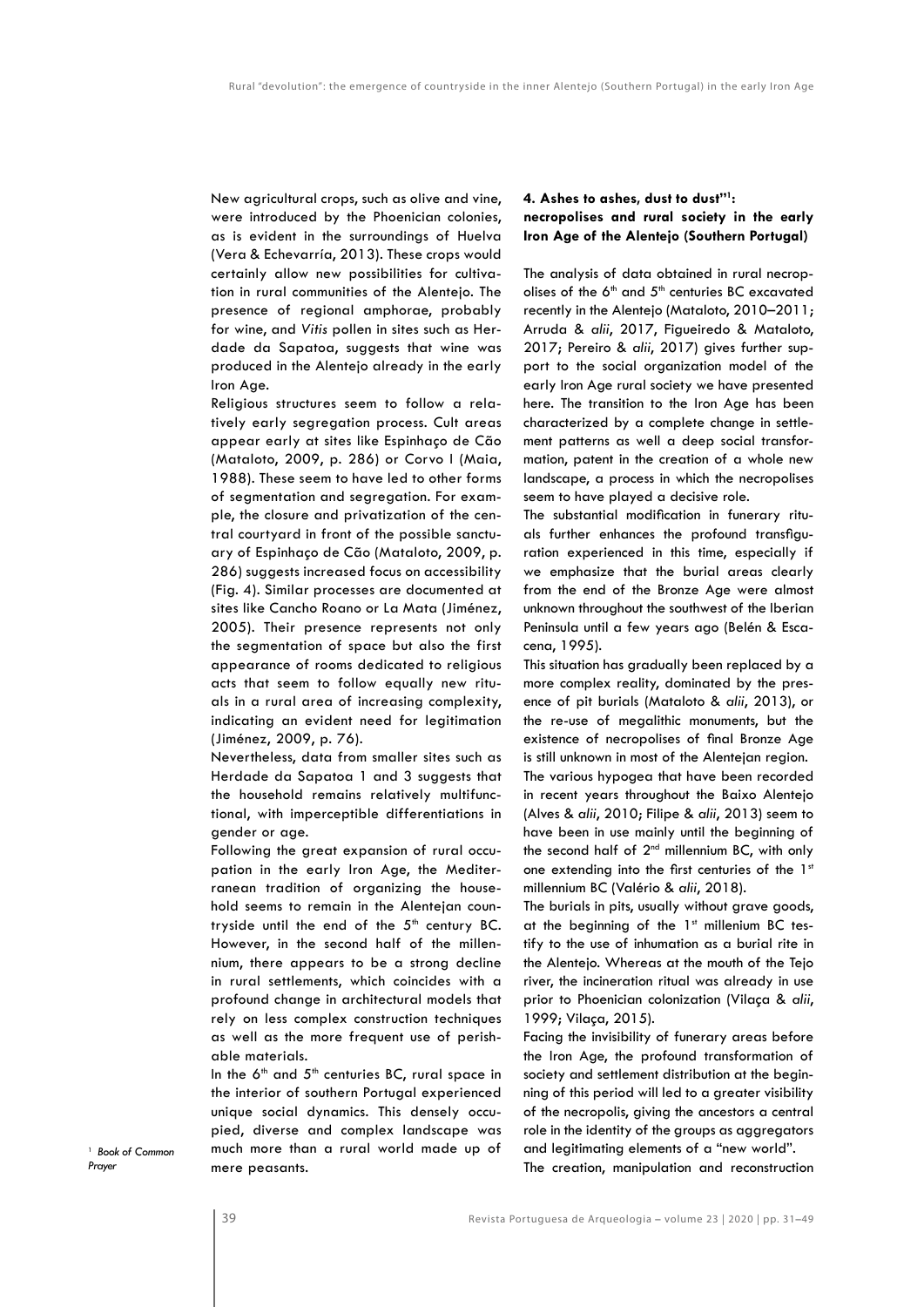of Memory, and then the Past, is an essential act in the maintenance of groups. The creation of new funerary areas can result from true acts of legitimating, and it is precisely in the founding myths that the collective memory of societies without writing is crystallized (Le Goff, 1988, p. 111).

The Portel / Mendro mountains (Fig. 1) seems to be a territory of transition between two very different funerary realities, which may be a reflection of well-differentiated cultural dynamics, in the sense of an increasing regionalization and segmentation, derived from a greater territorialisation of groups, as would be expected in rural communities. To the north of these mountains, rural communities will choose the ritual of cremation in their funeral gestures, while to the south, the inhumation, now essentially in individual burials, will continue to be the most widely used ritual.

In the Alto Alentejo, the territory north of the Portel mountains, we know of only the necropolises of Torre de Palma and Tera for the 6<sup>th</sup> and  $5<sup>th</sup>$  centuries BC, although there is limited evidence for some others.

Torre de Palma (Monforte) is an incineration necropolis, with the deposition of the cremated remains mainly inside urns (Langley & *alii*, 2007; Mataloto, Langley & Boaventura, 2008). The funerary sets here documented share great affinities with both the necropolis of Medellín (Mérida, Spain) (Almagro, 2008) and of Alcácer do Sal (Portugal), reinforcing the close connection of this territory with the historical and cultural process unrolled in the middle Guadiana basin (Extremadura, Spain) and at the mouths of the Tagus and Sado rivers.

The Tera necropolis near Pavia (Mora), about 50km southwest of Torre de Palma, also to north of Portel mountains, clearly shows not only the diversity of the cultural processes of "Mediterraneanization" present in the region, but also the strong local roots of the communities (Figs. 1 and 5).

The necropolis comprised a larger monument that included a meníric alignment, and would have been covered by a small stone mound surrounded, eventually, by a set of menhirs/ standing stones (Fig. 5). The area excavated likely corresponds to about half of the necropolis, which would extended mainly to the East. The small stone mound seems to be the result of the integration of several quadrangular struc-



tures into a single one. The burial ritual is also cremation, with the deposition of the cremated bones in urns, having the *ustrinum* area not been clearly identified, although the south and southeast margin of the necropolis may have performed this function. In one case there were found four urns together (burials 34, 35, 38 and 39) in what seems to be a restrict family burial, when there is a male, a female, a non-adult and a child identified (Gonçalves & *alii*, 2015).

The burials are concentrated in a central area of the necropolis, between two rectangular structures (Fig. 5). Although only half of the necropolis has been excavated, the number of burials identified is likely between 30 and 40 individuals depending on the excavation of the total of the urns.

The grave goods are rarely abundant, some-

Fig. 5 – Tera necropolis: burials plan. Bottom: Tera standing stones.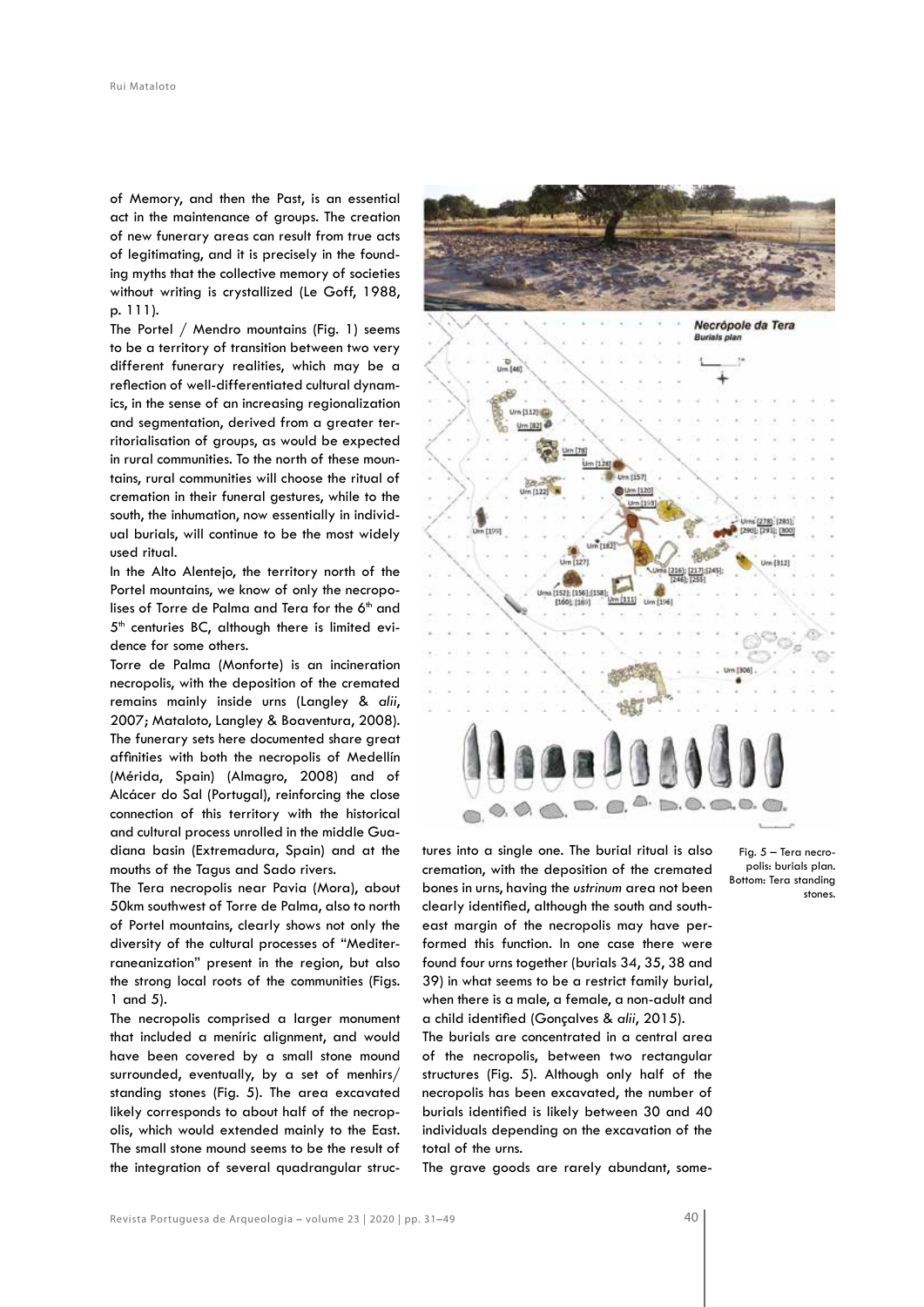times only dishes and small perfume/oil bottles, deposited next to the urn (Fig 6). Silver, though scarce in the Tera necropolis, is represented in the urn [278] with a pendant and two rings and by crescent earring in urn [291]. The presence of these ornaments contrasts with the relative isonomy of the necropolis, in particular if we take into account that both were located in the same quadrangular structure. This apparent family pantheon is composed of a male adult burial [291], a female adult [278], a non-adult [300], and a young child [290]. It is also interesting to verify the association of perfume/oil bottles, rings and pendant to the female burial [278], while the association of only one pendant in silver to the male individual. This would have been an important family in Tera community, based not only on the grave goods, but also the distribution of others burials around the stone structure inside which they were buried (Fig 5).

At Tera necropolis weapons are almost absent as only a spearhead was found in a peripheral grave of the necropolis, together with a belt buckle of DIII3 / DIII5 type from Cerdeño (1978). The Alcores and Acebuchal / Bencarrón type broochs (Ruiz, 1989), as well some necklace beads and a small "heart shaped" bracelet (Fig. 6) suggest that the necropolis was in use around a hundred years, between the middle of the 6<sup>th</sup> century BC and the second half of the next.

The emulation of the ancestral megalithic constructions by the presence of menhir/standing stones at Tera (Fig. 5), following the ones erected few kilometers away (Vale d'El Rei or Figueiras cromlech/stone circle) (Calado, 2004), and the location of the necropolis near a group of passage graves, only 100 m away, display a clear desire to associate the funerary area to a context of strong identity, that could be easily read as an act of legitimizing the ownership and exploitation of the land and as an element of cohesion of the group.

By reintroducing marks from the past in the landscape through a megalithic architectural language, the Iron Age communities could intend to reinforce the identification of a group with its territory, particularly after traumatic movements of uprooting, such as what seem to have occurred after the collapse of the Bronze Age society. These new rural communities, with a strong cultural integration of Mediterranean influences, evident in the use of cremation ritual, household architecture and clothing, needed to create deep roots in the territory as part of their own strategy for land legitimation and new identity development. This is especially true in peripheral areas like the Tera necropolis region.

To the south of the Portel mountains, funerary rituals are more diverse, but share the same cultural and imagery system as the Alentejo region to the north.

A large number of Iron Age necropolises have recently been excavated in the plains of Beja which have completely changed our knowledge of the funerary practices in the region (Fig. 1). The inhumation ritual is dominant, with deposition of the body in lateral decubitus in rectangular graves, which surround or centralized ditch enclosures of a rectangular plan. Sometimes theses necropolises present complex architectures with various ditches enclosures aggregated (Fig. 7). Although only a few have been completely excavated, the burials can vary between less than 10 individuals to more than 50, as can be seen in the Poço Novo 1 necropolis (Figueiredo & Mataloto, 2017) or Vinha das Caliças (Arruda & *alii*, 2017 ), respectively.

These necropolises are distributed throughout the region of Beja, being in use between the end of the  $7<sup>th</sup>$  century BC and the mid- $5<sup>th</sup>$  century BC. The funerary offerings are quite varied, presenting a cultural background of "orientalizing" Mediterranean hue, clearly evident in the adornments, which follow gender trends throughout the southern Iberian Peninsula (fibulae, belt buckles, bracelets, dressing sets, rings, pendants in silver and gold, Egyptian scarab beetles, necklace beads, etc.), following models diffused from the Phoenician colonies. Iron weapons are restricted to large spearheads along with small knives.

The necropolises of Pedrógão region were used throughout the 6<sup>th</sup> century BC, for a relatively short period of time (Figueiredo & Mataloto, 2017).

The Poço Novo 1 necropolis was dominated by female graves, arranged around a small "L" ditch (Fig. 7). In the graves, there were essentially elements of clothing, such as Type 3 and 4a belt buckles of Cerdeño (1981), a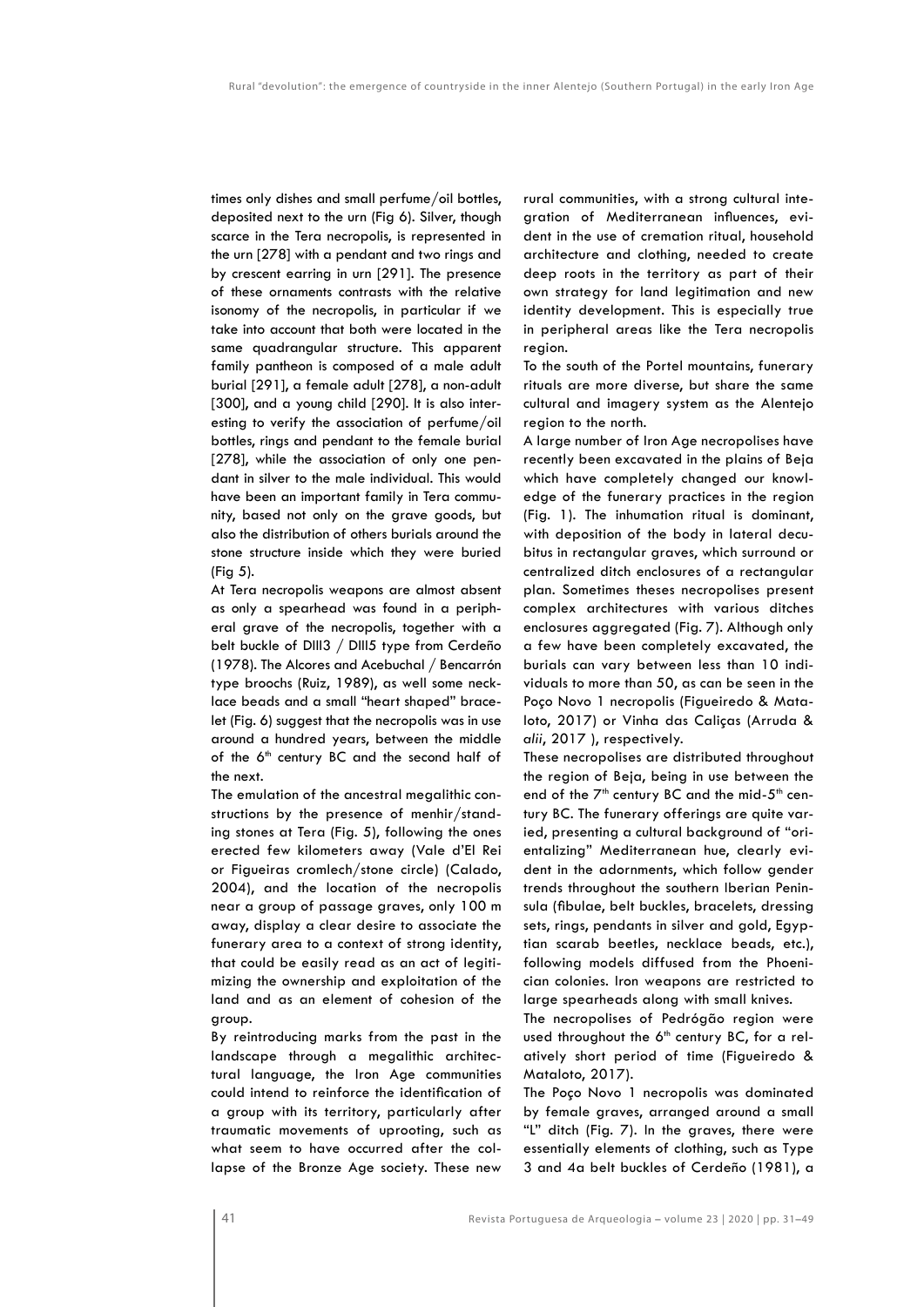

Fig. 6 – Tera urns and grave goods (fibulae, belt buckles, silver rings and earing, perfume/oil bottles).

42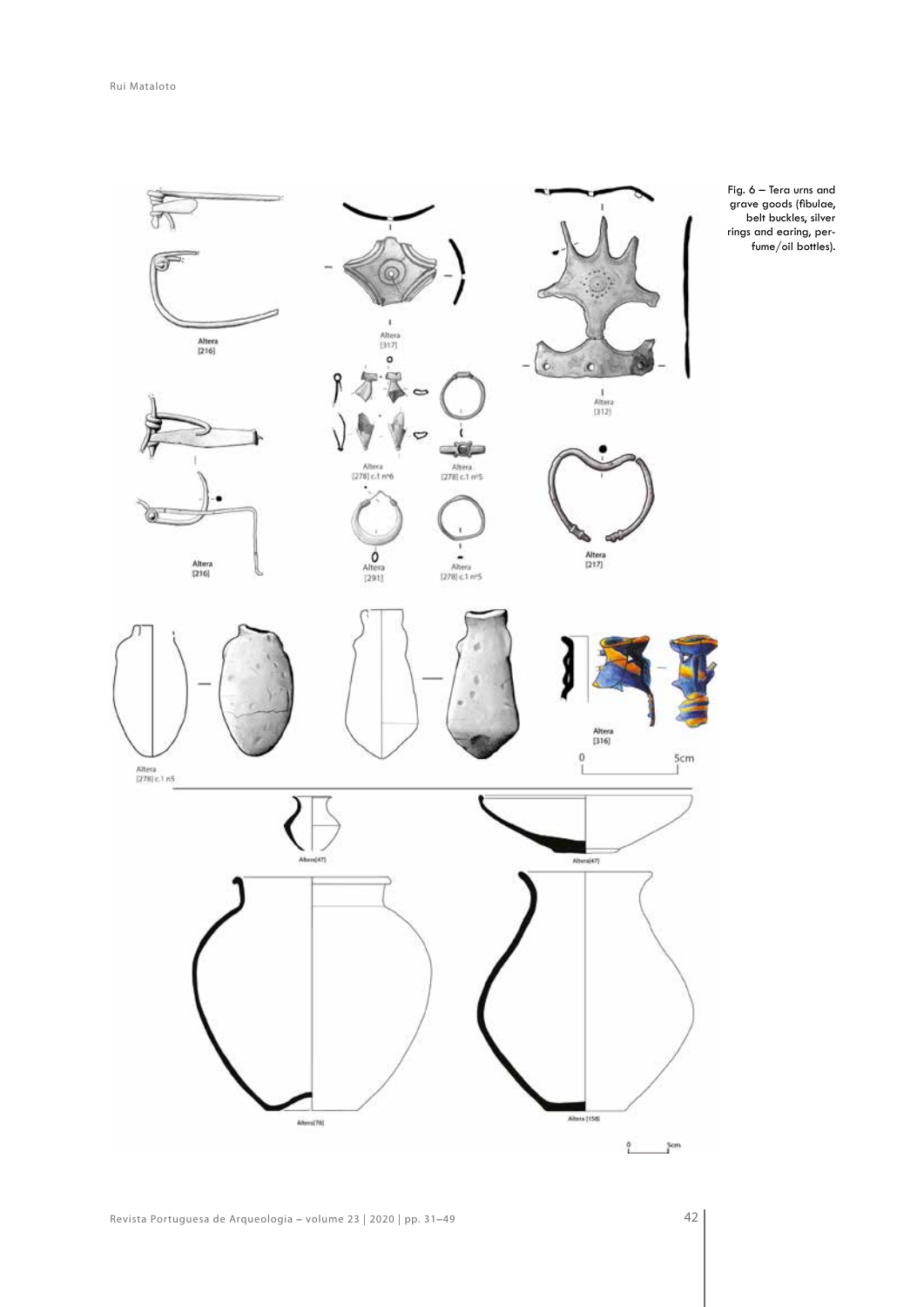Fig. 7 – Plan of ditch enclosures necropolises: 1 – Vinha das Caliças (Arruda & *alii*, 2017); 2 – Poço Novo 1; 3 – Estácio 6; 4 – Carlota; 5 – Poço da Gontinha; 6 – Fareleira 3.



fibula of the Alcores type and some beads, along with scarce ceramics.

The necropolis of Fareleira 2, located between the Poço Novo 1, to the East, and Fareleira 3, to the West, was composed of three dispersed burial areas, appearing to correspond to small family burials, composed of man-woman and man-woman-child (Fig. 7). The grave goods were simple, essentially

glass beads, and in one case what appears to be a spearhead and an Acebuchal fibula. The rectangular ditch enclosure of Fareleira 3, opened on the southwest side, was implanted in the southeast boundary of a high flattened hill where the necropolis was located (Fig. 7). The central area contained a single grave of an old man with a diverse collection of ceramic and metal grave goods, of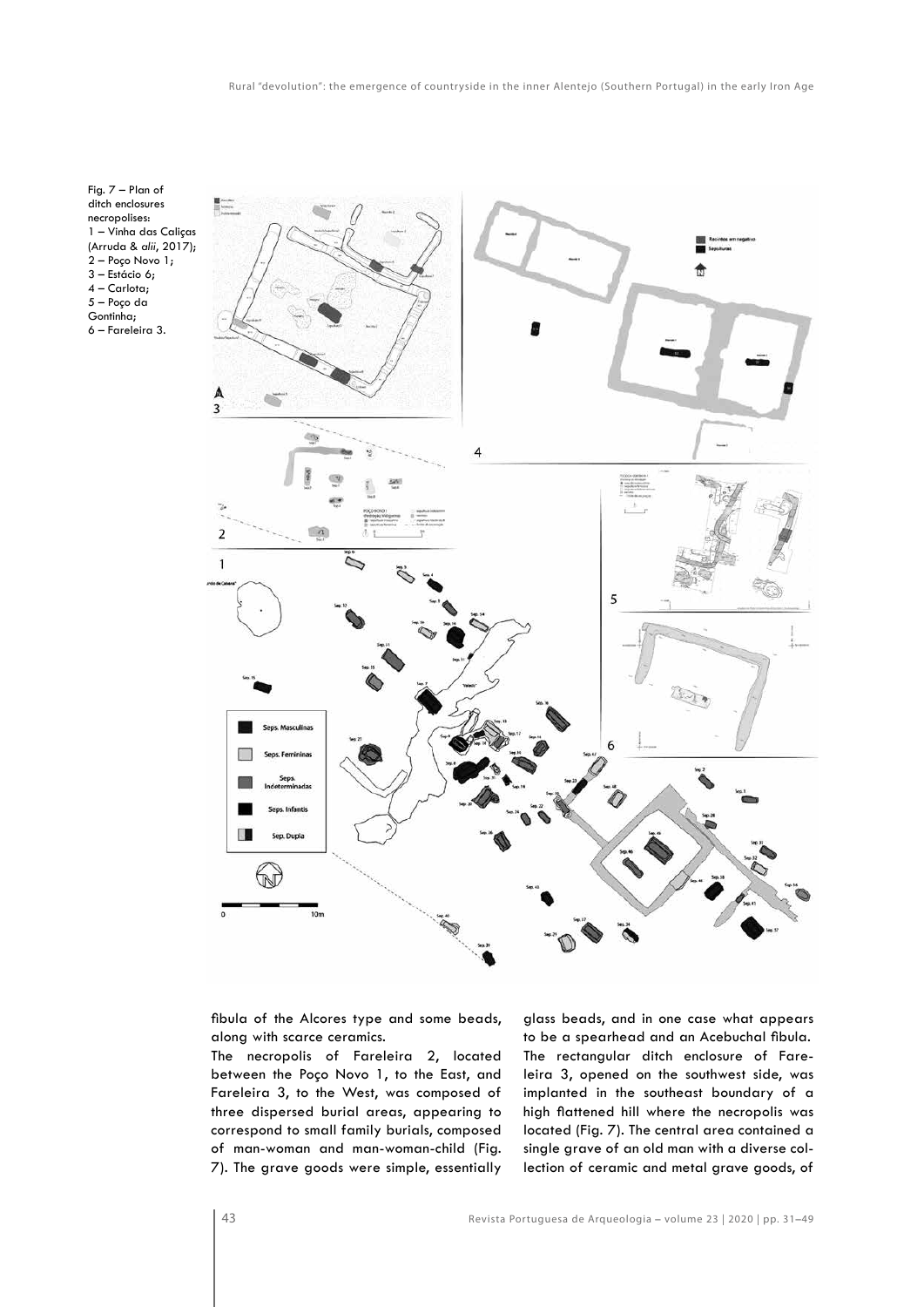

which stands a type 2 bronze basin of Jiménez Ávila (2013) (Fig. 8). At his death, this man would have had a prominent role in the surrounding rural communities, as indicated by the ritual set with which he was buried (Fig. 8). He could have been the founder of the community buried along the hill. The location of his grave in the most conspicuous place of the hill should have created an identity landmark, around which a small rural community was structured, with their ancestor always positioned on the horizon.

The social model presented here according to the data obtained from Iron Age excavated farmhouses, based on the restricted family and a limited social inequality, supported by atomized power structures dispersed in small territories, with groups of a few dozen people, has a clear reflection in the necropolises. Indeed, as it was possible to verify through these rural necropolises, the differences, although they exist, do not assume an evident inequality, having a great similarity between the grave goods present in each them. Nev-

Revista Portuguesa de Arqueologia – volume 23 | 2020 | pp. 31–49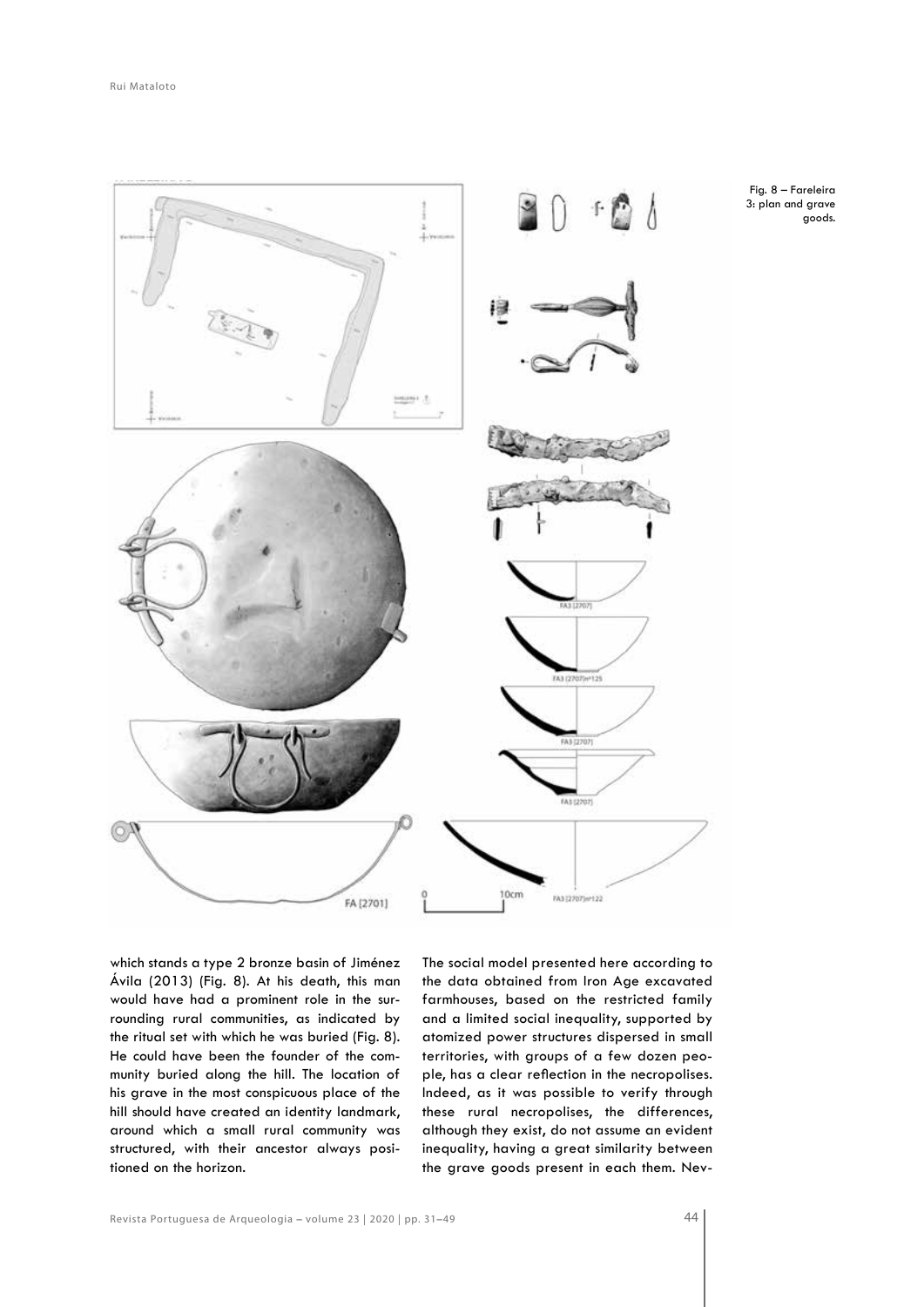ertheless, there are obvious differences between graves within the same necropolis, where some concentrate more wealth than others. However, it is also clear that the differences between graves may result not only from wealth, but also from gender, age, among other issues.

Fig. 9 – Herdade das Casas (Redondo) weapons and urns.



# **5. Changing times: new warriors and villages in the countryside**

From the middle of the  $5<sup>th</sup>$  century BC onwards the gregarious process of the dispersed groups in occupations with defensive concerns begins, causing the abandonment of the majority of the rural settlements until the middle of the following century.

The countryside, depleted of the previous demographic density, will continue to be occupied, now in a more sparse way, presenting a wide social diversity evident in the small rural necropolises, where important warriors' arms sets show up, as happens in Herdade das Casas (Redondo) (Mataloto & *alii*, 2014, p. 23) (Fig. 9). In fact, the progressive way in which arms seem to arise in burials, beginning in the early Iron Age, show us precisely this slow but inexorable process of social complexity which will culminate in the amortization of vast arm sets during the second half of the millennium, instead of the monotonous series of long spears that seem to dominate during the second quarter of the 1<sup>st</sup> millennium BC.

Thus, the countryside will remain an important element in the social structure of the communities of the second half of the millennium, after the widespread abandonment of rural occupations around the end of the  $5<sup>th</sup>$  and the beginning of the 4<sup>th</sup> century BC.

Redondo, winter 2019

# **Acknowledgment**

The author thanks Alex Elliott for the help in translating this paper to English, making it "understandable".... any error is exclusively the author's fault.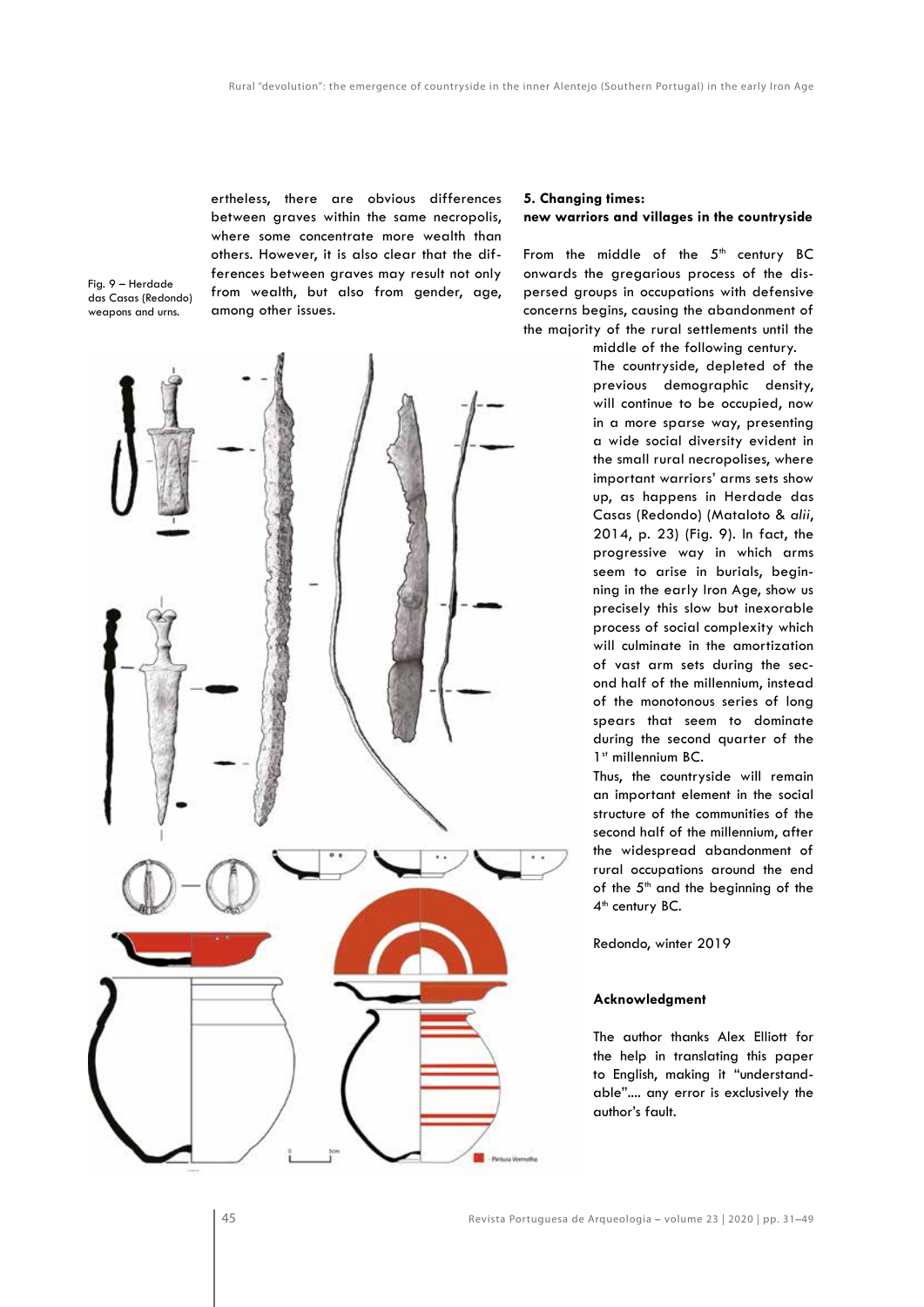#### **References**

ALMAGRO GORBEA, Martín, ed. (2008) – *La necrópolis de Medellín. II – Estudios de los hallazgos*. Madrid: Real Academia de la Historia.

ALVES, Catarina; COSTEIRA, Catarina; ESTRELA, Susana; PORFÍRIO, Eduardo; SERRA, Miguel; SOARES, António Monge; MORENO GARCÍA, Marta (2010) – Hipogeus funerários do Bronze Pleno do Sudoeste da Torre Velha 3 (Serpa, Portugal). O Sudeste no Sudoeste? *Zephyrus*. 66, pp. 133–153.

ANTUNES, Ana Sofia; DEUS, Manuela de; ESTRELA, Susana; LARRAZÁBAL GALARZA, Javier; SOARES, António Monge; SALVADOR MATEOS, Rosa (2016) – Monte do Bolor 3, Monte do Pombal 2, Salsa 3 e Torre Velha 3: contexto de planície da Idade do Ferro do Alentejo interior. In JIMÉNEZ ÁVILA, Javier, ed. – *Sidereum Ana III: el río Guadiana y Tartessos*. Mérida: Consorcio de la Ciudad Monumental, Histórico-Artística y Arqueológica, pp. 159–185.

ARANDA JIMÉNEZ, Gonzalo (2015) – Resistencia e involución social en las comunidades de la Edad del Bronce del sureste de la Península Ibérica. *Trabajos de Prehistoria*. 72:1, pp. 126–144.

ARNAUD, José Morais (1979) – Corôa do Frade. Fortificação do Bronze Final dos Arredores de Évora: escavações de 1971–1972. *Madrider Mitteilungen*. 20, pp. 56–100.

ARRUDA, Ana Margarida (1999–2000) – *Los fenicios en Portugal: fenicios y mundo indígena en el centro y sur de Portugal*. Barcelona: Universidad Pompeu Fabra.

ARRUDA, Ana Margarida (2005) – O 1.º milénio a.n.e. no Centro e no Sul de Portugal: leituras possíveis no início de um novo século. *O Arqueólogo Português*. Série 4. 23, pp. 9–156.

ARRUDA, Ana Margarida; BARBOSA, Rui; GOMES, Francisco; SOUSA, Elisa (2017) – A necrópole da Vinha das Caliças (Beja, Portugal). In JIMÉNEZ ÁVILA, Javier, ed. – *Sidereum Ana III: el río Guadiana y Tartessos*. Mérida: Consorcio de la Ciudad Monumental, Histórico-Artística y Arqueológica, pp. 187–225.

BARCELÓ ALVAREZ, Juan Antonio ( 1995) – Sociedad y economía en el Bronce Final tartésico. In *Tartessos 25 años después 1968*–*1993. Actas del Congreso Conmemorativo del V Symposium Internacional de Prehistoria Peninsular*. Jerez de la Frontera: Ayuntamiento, pp. 561–589.

BEIRÃO, Caetano de Mello (1986) – *Une civilisation protohistorique du sud du Portugal.* Paris: De Boccard.

BELÉN DEAMOS, María; ESCACENA CARRASCO, José Luis (1995) – Acerca del Horizonte de la Ría de Huelva. Consideraciones sobre el Final de La Edad de Bronce en el suroeste ibérico. In RUIZ-GÁLVEZ PRIEGO, Marisa, ed. – *Ritos de paso y puntos de Paso. La ría de Huelva en el Mundo del Bronce Final europeo.* Madrid: Universidad Complutense, pp. 86–113.

BERROCAL RANGEL, Luis; SILVA, António Carlos (2010) – *O Castro dos Ratinhos (Barragem de Alqueva, Moura): escavações num povoado proto-histórico do Guadiana, 2004–2007*. Lisboa: Museu Nacional de Arqueologia.

CALADO, Manuel (2004) – *Menires do Alentejo Central: génese e evolução da paisagem megalítica regional*. Lisboa: FLUL (Tese fotocopiada). < http://www.crookscape.org/tesemc/tese.html >.

CALADO, Manuel; MATALOTO, Rui (2008) – O post-orientalizante da margem direita do regolfo de Alqueva (Alentejo Central). In JIMÉNEZ ÁVILA, Javier, ed. – *Sidereum Ana I: el río Guadiana en época post-orientalizante*. Mérida: Instituto de Arqueología de Mérida, pp. 219–249.

CALADO, Manuel; MATALOTO, Rui; ROCHA, Artur (2007) – Povoamento proto-histórico na margem direita do regolfo de Alqueva (Alentejo, Portugal). In RODRÍGUEZ DÍAZ, Alonso; PAVÓN SOLDEVILA, Ignacio, eds. *– Arqueología de la tierra: paisajes rurales de la protohistoria peninsular: VI cursos de verano internacionales de la Universidad de Extremadura (Castuera, 5–8 de julio de 2005).* Cáceres: Universidad de Extremadura, pp. 129–179.

CERDEÑO SERRANO, María Luisa (1978) – Los broches de cinturón peninsulares de tipo céltico. *Trabajos de Prehistoria*. 55, pp. 271–306.

CERDEÑO SERRANO, María Luisa (1981) – Los broches de cinturón tartésicos. *Huelva Arqueológica.* 5, pp. 31–56.

CRIELAARD, Jan Paul (2011) – The 'w*anax* to *basileus*' model reconsidered: authority and ideology after the collapse of the Mycenaean palaces. In MAZARAKIS AINIAN, Alexandros, ed. – *The 'Dark Ages' Revisited. Acts of an international symposium in memory of William D.E. Coulson, University of Thessaly, Volos, 14 -17 June 2007*. Volos: University of Thessaly, pp. 83–111.

CRUMLEY, Carole L. (1995) – Heterarchy and the analysis of complex societies. *Archeological Papers of the American Anthropological Association*. 6:1, pp. 1–5.

DELGADO HERVÁS, Ana (2001) – *De guerreros a comerciantes: poder e intercambio en las comunidades del Bronce Final de la Andalucía occidental*. Barcelona: Universidad Pompeu Fabra.

DEMOULE, Jean-Paul (1999) – La société contre les princes. In RUBY, Pascal, éd. – *Les princes de la protohistoire et l'émergence de l'État. Actes de la table ronde internationale de Naples (27–29 octobre 1994).* Roma: École Française de Rome, pp. 125–134.

EISENSTADT, Shmuel (1988) – Beyond collapse. In YOFFEE, Norman; COWGILL, George L., eds. – *The collapse of ancient states and civilizations*. Tucson, AZ: The University of Arizona Press, pp. 236–243.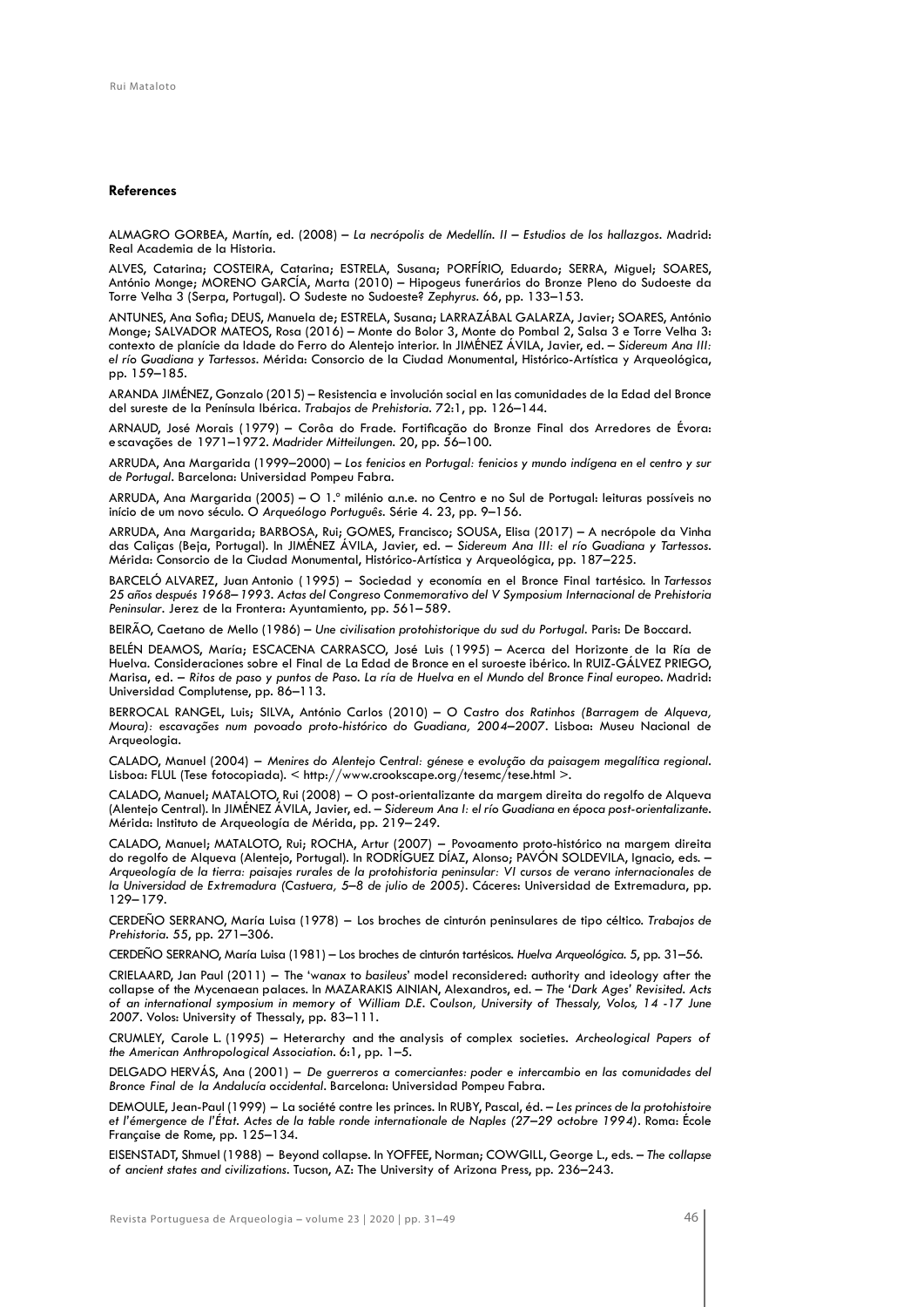FIGUEIREDO, Margarida; MATALOTO, Rui (2017) – Necrópoles rurais sidéricas do Baixo Alentejo setentrional: sociedade e mundo funerário nos Barros de Beja. In JIMÉNEZ ÁVILA, Javier, ed. – *Sidereum Ana III: el río Guadiana y Tartessos*. Mérida: Consorcio de la Ciudad Monumental, Histórico-Artística y Arqueológica, pp. 353–398.

FILIPE, Victor; GODINHO, Ricardo; GRANJA, Raquel; RIBEIRO, Artur; VALERA, António Carlos (2013) – Bronze Age funerary spaces in Outeiro Alto 2 (Brinches, Serpa, Portugal): the hypogea cemetery. *Zephyrus*. 71:1, pp. 107–129.

GARCÍA TEYSSANDIER, Elizabet; Marzoli, Dirce (2013) – Phönizische Gräber in Ayamonte (Huelva, Spanien): ein Vorbericht. *Madrider Mitteilungen*. 54, pp. 89–158.

GENER BASALLOTE, José María; NAVARRO GARCÍA, Mariangeles; PAJUELO SÁEZ, Juan Miguel; TORRES ORTIZ, Mariano; LÓPEZ ROSENDO, Ester (2014) – *Arquitectura y urbanismo de la Gadir fenicia: el yacimiento del "Teatro Cómico" de Cádiz.* In BOTTO, Massimo, ed. – *Los Fenicios en la Bahía de Cádiz: nuevas investigaciones*. Pisa; Roma: Fabrizio Serra, pp. 14–50.

GONÇALVES, David; CAMPANACHO, Vanessa; THOMPSON, Tim; MATALOTO, Rui (2015) – The weight of the matter: examining the potential of skeletal weight for the bioarchaeological analysis of cremation at the Iron Age necropolis of Tera (Portugal). In THOMPSON, Tim, ed. – *The archaeology of cremation burned human remains in funerary studies.* Oxford: Oxbow Books, pp. 63–96.

GONZÁLEZ RUIBAL, Alfredo (2006) – House societies vs. kinship-based societies: An archaeological case from Iron Age Europe. *Journal of Anthropological Archaeology*. 25, pp. 144–173.

GONZÁLEZ RUIBAL, Alfredo; RUIZ-GÁLVEZ PRIEGO, Marisa (2016) – House societies in the Ancient Mediterranean (2000–500 BC). *Journal of World Prehistory*. 29:4, pp. 383–437.

HANSEN, Svend (2012) – The archaeology of power. In KIENLIN, Tobias L.; ZIMMERMANN, Andreas, eds. – *Beyond elites: alternatives to hierarchical systems in modeling social formations*. Bonn: Habelt, pp. 213–223.

HARDING, Anthony F. (2000) – *European societies in the Bronze Age*. Cambridge: Cambridge University Press.

HERNÁNDEZ CARRETERO, Ana (2008) – Paleoambiente y paleoeconomía en la cuenca del Guadiana durante el Hierro I. In JIMÉNEZ ÁVILA, Javier, ed. – *Sidereum Ana I: el río Guadiana en época post-orientalizante*. Mérida: Instituto de Arqueología de Mérida, pp. 135–148.

JIMÉNEZ ÁVILA, Javier (2005) – Cancho Roano: el proceso de privatización de un espacio ideológico. *Trabajos de Prehistoria*. 62:2, pp. 105–124.

JIMÉNEZ ÁVILA, Javier (2009) – Modelos arquitectónicos en la Protohistoria del Suroeste peninsular: edificios en "tridente". In MATEOS CRUZ, Pedro; CELESTINO PÉREZ, Sebastián; PIZZO, Antonio; TORTOSA ROCAMORA, Trinidad, eds. – *Santuarios, oppida y ciudades: arquitectura sacra en el origen y desarrollo urbano del Mediterráneo occidental.* Madrid: Consejo Superior de Investigaciones Científicas, pp. 89–100.

JIMÉNEZ ÁVILA, Javier (2013) – "Braseros" de bronce protohistóricos en Extremadura: viejos y nuevos hallazgos; nuevas y viejas ideas. *Onoba*. 1, pp. 55–78.

JIMÉNEZ ÁVILA, Javier, ed. (2016) – *Sidereum Ana III: el río Guadiana y Tartessos*. Mérida: Consorcio de la Ciudad Monumental, Histórico-Artística y Arqueológica.

KIENLIN, Tobias L.; ZIMMERMANN, Andreas, eds. – *Beyond elites: alternatives to hierarchical systems in modeling social formations*. Bonn: Habelt.

KRISTIANSEN, Kristian; EARLE, Timothy (2015) – Neolithic versus Bronze Age social formations: a political economy approach. In TUREK, Jan, KRISTIANSEN, Kristian; ŠMEJDA, Ladislav, eds. – *Paradigm found. Archaeological theory, present past and future: essays in honour of Evz*̌*en Neustupný*. Oxford: Oxbow Books, pp. 234–247.

KRISTIANSEN, Kristian (1998) – *Europe before history*. Cambridge: Cambridge University Press.

KRISTIANSEN, Kristian (1999) – The emergence of warriors aristocracies in later European prehistory and their long-term history. In CARMAN, John; HARDING, Anthony F., eds. – *Ancient warfare*. Stroud, Gloucestershire: Sutton Publishing, pp. 175–189.

KRISTIANSEN, Kristian (2007) – The Rules of the Game. Decentralized complexity and power structures. In KOHRING, Sheila; WYNNE-JONES, Stephanie, eds. – *Socialising complexity: structure, interaction and power in archaeological discourse*. Oxford: Oxbow Books, pp. 60–75.

KRISTIANSEN, Kristian (2010) – Decentralized Complexity: the case of bronze age northern europe. In PRICE, T. Douglas; FEINMAN, Gary M., eds. – *Pathways to power: new perspectives on the emergence of social inequality*. New York, NY: Springer, pp. 169–192.

LANGLEY, Maia; MATALOTO, Rui; BOAVENTURA, Rui; GONÇALVES, David (2007) – A ocupação da Idade do Ferro de Torre de Palma: escavando nos fundos" do Museu Nacional de Arqueologia. *O Arqueólogo Português*. 4.ª série. 25, pp. 229–290.

LE GOFF, Jacques (1988) **–** *Histoire et mémoire*. Paris: Gallimard.

MAIA, Manuel (1988) – Neves II e a "facies" cultural de Neves-Corvo. 1.º Encontro de Arqueologia da Região de Beja. *Arquivo de Beja*. 2.ª Série. 3, pp. 23–42.

MAIA, Maria; MAIA, Manuel (1996) – Arqueologia do Couto mineiro de Neves-Corvo. In REGO, Miguel, ed. – *Mineração no Baixo Alentejo*. Castro Verde: Câmara Municipal, pp. 82–93.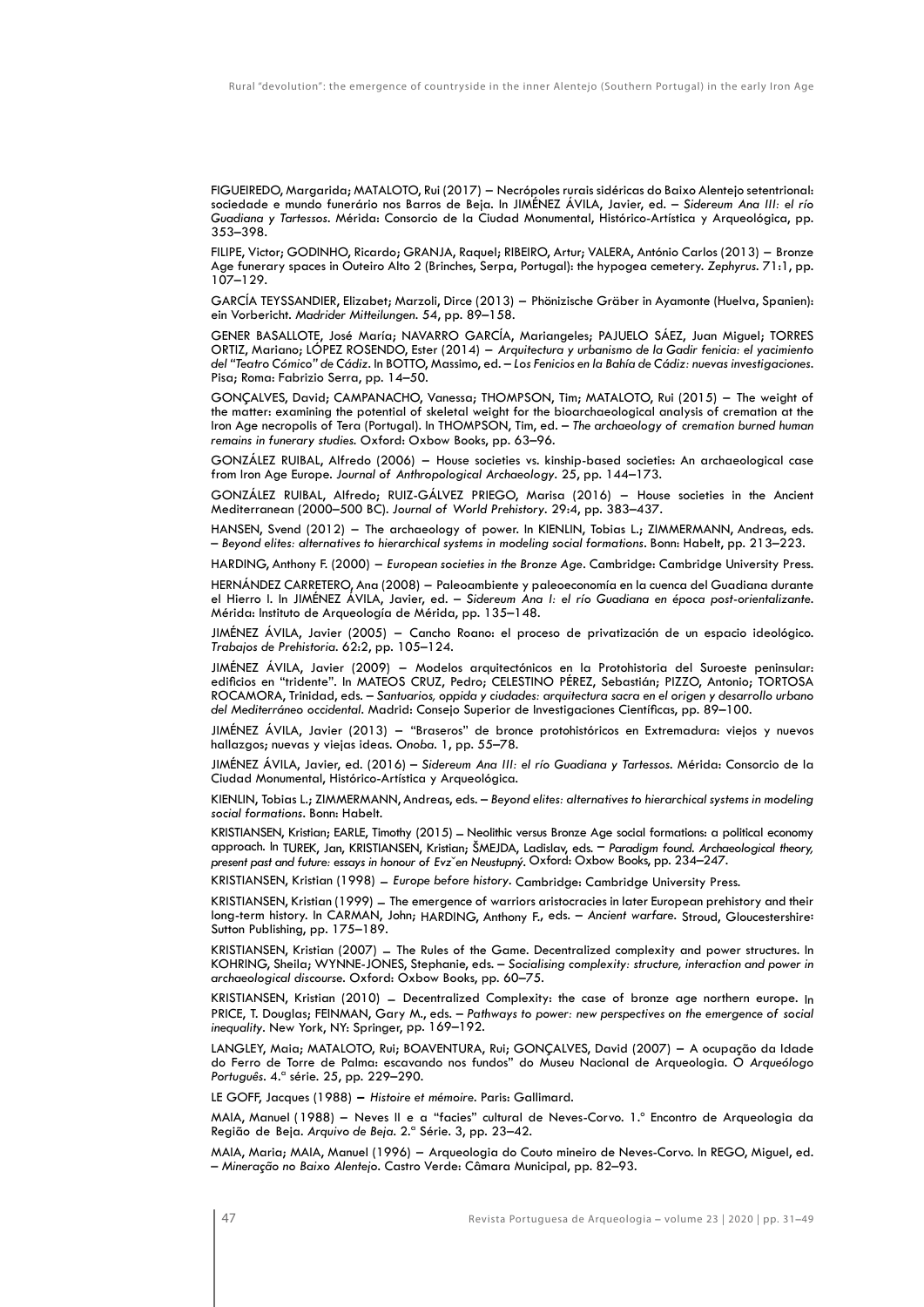MARQUES, João; GÓMEZ MARTÍNEZ, Susana; GRILO, Carolina; BATATA, Carlos (2013) – *Povoamento rural no troço médio do Guadiana entre o Rio Degebe e a Ribeira do Álamo (Idade do Ferro e Períodos Medieval e Moderno). Bloco 14 – intervenções e estudo no Alqueva*. Évora: EDIA.

MATALOTO, Rui (2004) – *Um "monte" da Idade do Ferro na Herdade da Sapatoa: ruralidade e povoamento no I milénio a.C. do Alentejo Central*. Lisboa: Instituto Português de Arqueologia.

MATALOTO, Rui (2007) – Viver no campo: a Herdade da Sapatoa e o povoamento rural centro-alentejano em meados do I milénio a.C. *Revista Portuguesa de Arqueologia*. 10:2, pp. 135–160.

MATALOTO, Rui (2008) – O pós-orientalizante que nunca o foi: uma comunidade camponesa na Herdade da Sapatoa. In JIMÉNEZ ÁVILA, Javier, ed. – *Sidereum Ana I: el río Guadiana en época post-orientalizante*. Mérida: Instituto de Arqueología de Mérida, pp. 219–249.

MATALOTO, Rui (2009) – Através dos campos: arquitectura e sociedade na Idade do Ferro alto alentejana. In BELARTE FRANCO, Maria Carme, ed. – *L'espai domèstic i l'organització de la societat a la protohistòria de*  la Mediterrània occidental (Ier mil·lenni aC). Actes de la IV Reunió Internacional d'Arqueologia de Calafell. Barcelona: Universitat, pp. 279–298.

MATALOTO, Rui (2010–2011) – Os senhores da terra: necrópoles e comunidades rurais do território altoalentejano do sécs. VI–V aC. *Arqueologia & História*. 62–63, pp. 77–100.

MATALOTO, Rui (2012) – Os senhores e as serras: o final da Idade do Bronze no Alentejo Central. In JIMÉNEZ ÁVILA, Javier, ed. – *Sidereum Ana II: el río Guadiana en el Bronce Final*. Mérida: Instituto de Arqueología de Mérida, pp. 185–213.

MATALOTO, Rui (2013) – Do vale à montanha, da montanha ao monte: a ocupação do final da Idade do Bronze no Alentejo Central. *Estudos Arqueológicos de Oeiras*. 20, pp. 221–272.

MATALOTO, Rui; LANGLEY, Maia; BOAVENTURA, Rui (2008) – A necrópole sidérica de Torre de Palma (Monforte, Portugal). In JIMÉNEZ ÁVILA, Javier, ed. – *Sidereum Ana I: el río Guadiana en época postorientalizante*. Mérida: Instituto de Arqueología de Mérida, pp. 283–303.

MATALOTO, Rui; MARTINS, José M. Matos; SOARES, António M. Monge (2013) – Cronologia absoluta para o Bronze do Sudoeste: periodização, base de dados, tratamento estatístico. *Estudos Arqueológicos de Oeiras*. 20, pp. 303–338.

MATALOTO, Rui; WILLIAMS, Joey; ROQUE, Conceição (2014) – "…e dahí desceo a dar-lhe batalha…": a ocupação pré-romana e a romanização da região da Serra d'Ossa (Alentejo Central, Portugal). In SALAS TOVAR, Ernesto; MATALOTO, Rui; MAYORAL HERRERA, Victorino; ROQUE, Conceição, eds. – *La gestación de los paisajes rurales entre la protohistoria y el período romano: formas de asentamiento y procesos de implantación*. Madrid: Consejo Superior de Investigaciones Científicas, pp. 17–44.

MORRIS, Ian D. (2006) – The collapse and regeneration of complex society in Greece, 1500–500 BC. In SCHWARZE, Glenn M.; NICHOLS, John J., eds. – *After collapse: the regeneration of complex societies*. Tucson, AZ: The University of Arizona Press, pp. 72–84.

PÁVON SOLDEVILA, Ignacio (1998) – *El tránsito del II milenio al I milenio aC en las cuencas medias de los Ríos Tajo y Guadiana: La Edad del Bronce*. Cáceres: Universidad de Extremadura.

PEREIRO, Tiago do; MATALOTO, Rui; BORGES, Nélson (2017) – Alentejo, a sul de Beja: a necrópole sidérica da Quinta do Estácio 6. In JIMÉNEZ ÁVILA, Javier, ed. – *Sidereum Ana III: el río Guadiana y Tartessos*. Mérida: Consorcio de la Ciudad Monumental, Histórico-Artística y Arqueológica, pp. 305–331.

RODRÍGUEZ DÍAZ, Alonso, ed. (2004) – *El edificio protohistórico de "La Mata" (Campanario, Badajoz) y su estudio territorial*. Cáceres: Universidad de Extremadura.

RODRÍGUEZ DÍAZ, Alonso (2009) – *Campesinos y "señores del campo": tierra y poder en la Protohistoria extremeña*. Barcelona: Bellaterra.

RUIZ DELGADO, Manuel María (1989) – *Fíbulas protohistóricas en el Sur de la Península Ibérica*. Sevilla: Universidad.

RUIZ-GÁLVEZ PRIEGO, Marisa (1988) – Oro y política. Alianzas comerciales y centros de poder en el Bronce Final del Occidente Peninsular. *Espacio, Tiempo y Forma. Prehistoria.* 1, pp. 325–338.

SCHWARZE, Glenn M.; NICHOLS, John J. eds. (2006) – *After collapse: the regeneration of complex societies*. Tucson, AZ: The University of Arizona Press.

SIMS, Kenny (2006) – After state collapse. How Tumilaca communities developed in the Upper Moquegua Valley (Peru). In SCHWARZE, Glenn M; NICHOLS, John J., eds. (2006) – *After collapse: the regeneration of complex societies*. Tucson, AZ: The University of Arizona Press, pp. 114–136.

SOARES, António Monge; ANTUNES, Ana Sofia; DEUS, Manuela de (2012) – O Passo Alto no contexto dos povoados fortificados do Bronze Final do Sudoeste. In JIMÉNEZ ÁVILA, Javier, ed. – *Sidereum Ana II: el río Guadiana en el Bronce Final*. Mérida: Instituto de Arqueología de Mérida, pp. 249–276.

TAINTER, Joseph A. (1988) – *The collapse of Complex Societies*. Cambridge: Cambridge University Press.

THURSTON, Tina L. (2010) – Bitter arrows and generous gifts: what was a "king" in the European Iron Age? In PRICE, T. Douglas; FEINMAN, Gary M., eds. – *Pathways to power: new perspectives on the emergence of social inequality*. New York, NY: Springer, pp. 193–254.